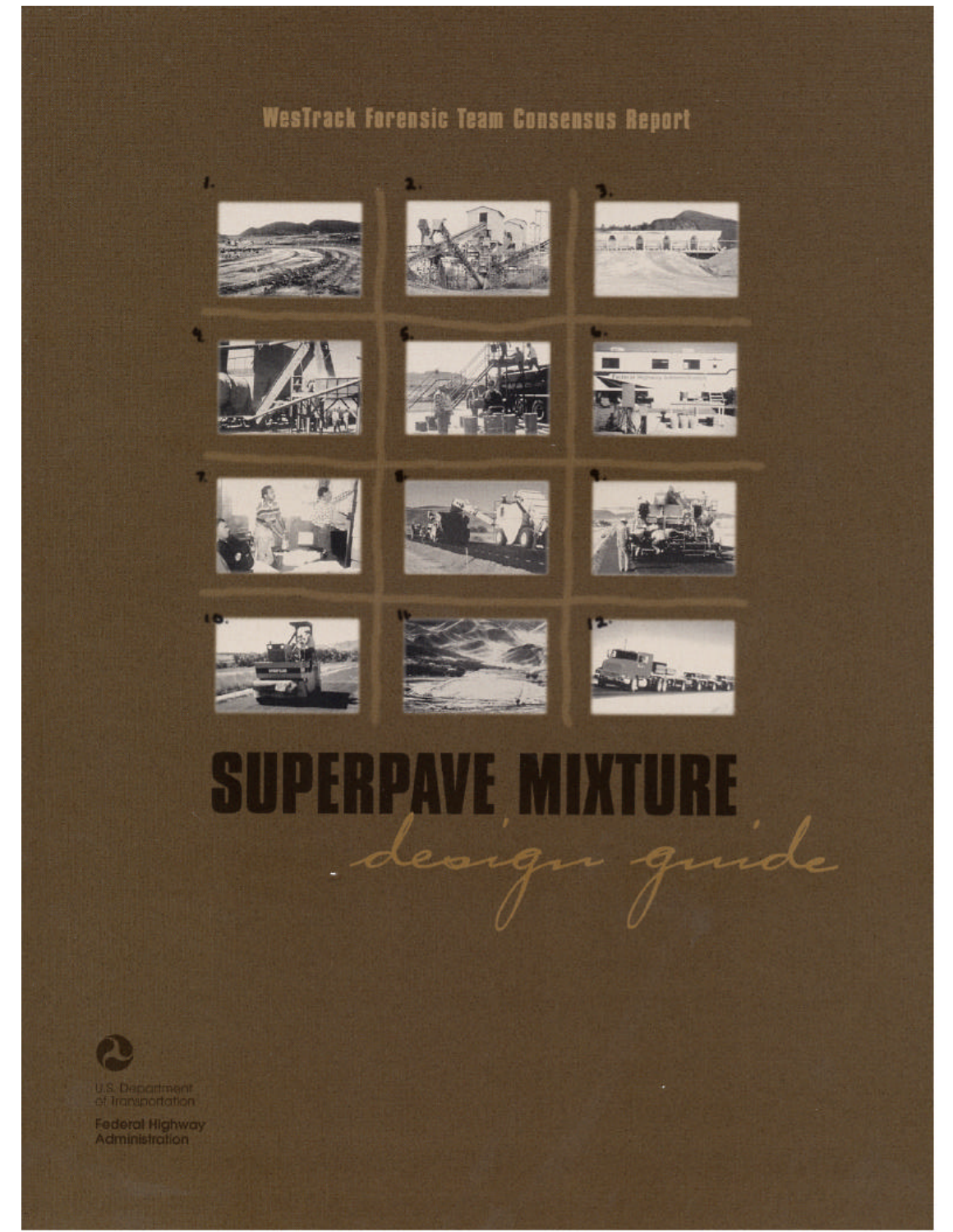WesTrack was the Federal Highway Administration's (FHWA) test facility in Nevada for developing performance-related specifications for hot-mix asphalt pavement construction. It also provided some of the earliest data on the performance of Superpave asphalt mixture designs under high rates of heavy truck loading. When Superpave-designed test sections placed at the track in June 1997 had very rapid rutting failures, the highway community was concerned that the mixture design and construction procedures might be missing important, but unknown, constraints. A forensic team composed of academicians, asphalt industry representatives, and State highway agency engineers was assembled to study the early failures and, if appropriate, to make recommendations for revising the Superpave procedures. Their examination of the failures resulted in Report No. FHWA-RD-99-134, *Performance of Coarse-Graded Mixes at WesTrack—Premature Rutting*, which is available from FHWA or on the Internet at the Turner-Fairbank Highway Research Center homepage at *www.tfhrc.gov*.

During the team's investigation, its members concluded that the asphalt paving community needed a good guide on the design of Superpave mixtures. Such a guide would supplement existing specifications and supporting literature and would incorporate the experience of engineers across the country, including the WesTrack designers, in the initial years of Superpave mixture design and placement. It would be a useful companion to the National Asphalt Pavement Association's *Superpave Construction Guidelines*. This publication, *Superpave Mixture Design Guide*, was prepared by the forensic team. Its contents are the views of the team and do not necessarily reflect the views of the U.S. Department of Transportation.

Note that this version of the guide is not expected to be the final word on Superpave mixture design. Both current research studies and additional field experience are likely to yield refinements in the future.

Dant

T. Paul Teng, P.E. Director, Office of **M**frastructure Research and Development

## **Notice**

*This document is disseminated under the sponsorship of the Department of Transportation in the interest of information exchange. The United States Government assumes no liability for its contents or use thereof. This report does not constitute a standard, specification, or regulation.*

*The United States Government does not endorse products or manufacturers. Trade and manufacturer's names appear in this report only because they are considered essential to the object of the document.*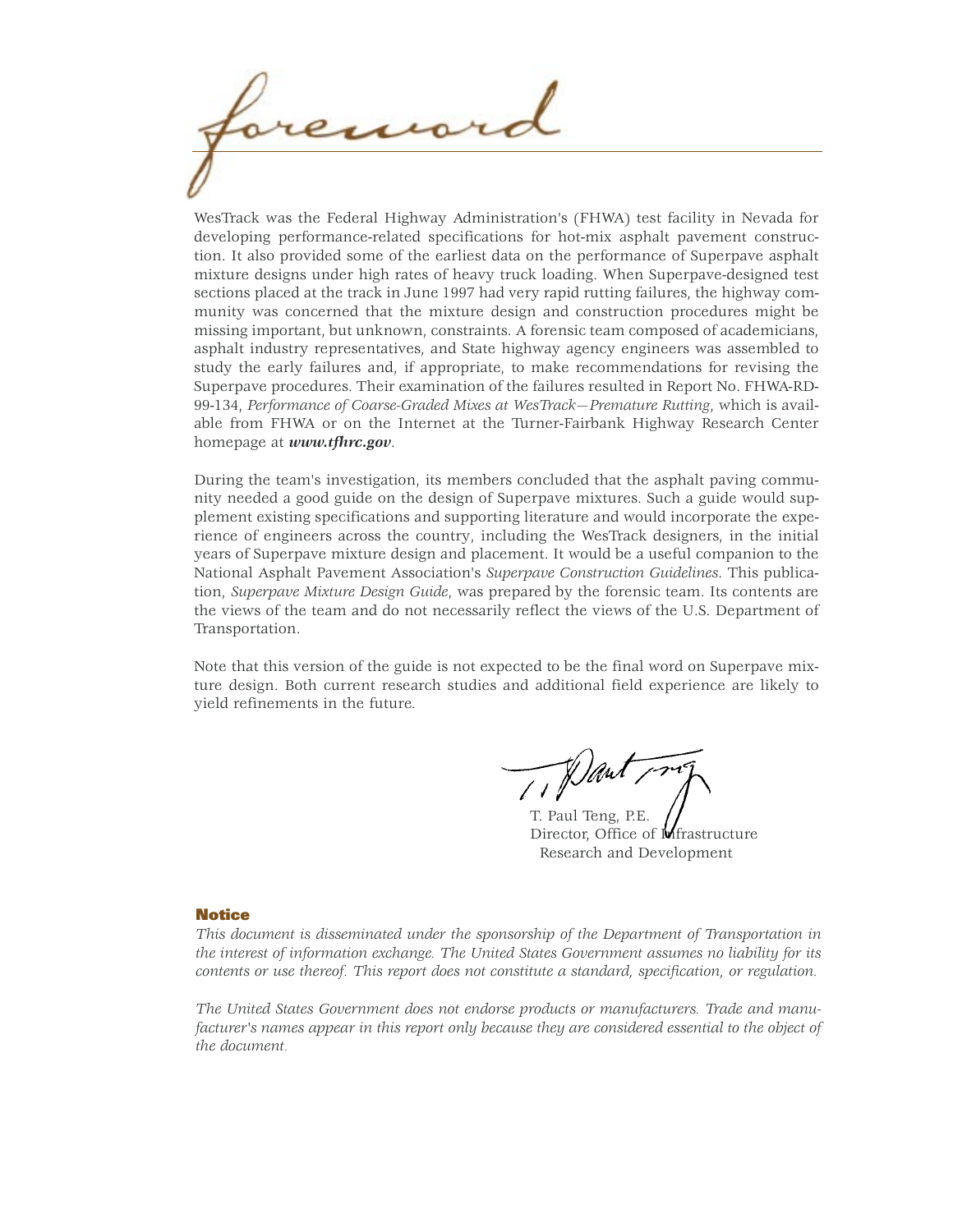

**WesTrack Forensic Team Consensus Report**

**February 2001 Washington, DC**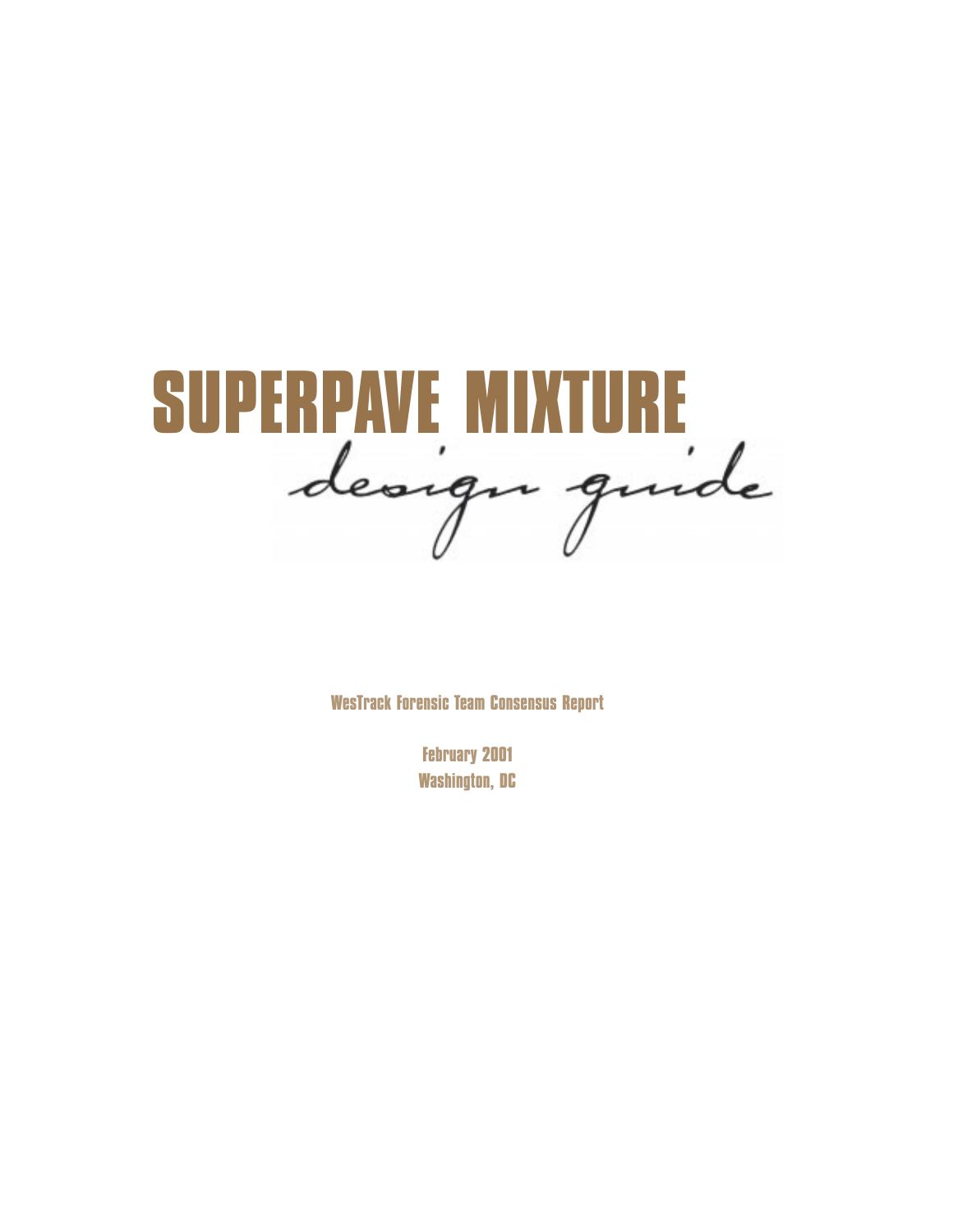## **Introduction**

Superpave design methods and tools are being implemented by many State agencies to replace the Marshall and Hveem design methods. In 1999, 2,515 projects, specifying some 73 million metric tons of Superpave, were let.[1] The majority of the projects in 1999 and in previous years were constructed with little or no difficulty. On several projects, there were some problems during this initial implementation. For the most part, the causes of the problems have been identified and have been solved. In 2000, estimates were that more than 3,900 projects, specifying some 134 million metric tons of Superpave, would be let; this would represent 62 percent of the total hot-mix asphalt (HMA) tonnage expected to be contracted for by State agencies during 2000 in the United States.<sup>[1]</sup> Superpave has become the mixture design method of choice by most State transportation departments across the country.

This document, intended as a companion to the National Asphalt Pavement Association's (NAPA) *Superpave Construction Guidelines*, [2] is a guide for the HMA designer to maximize the benefits of Superpave while avoiding potential problems. The Superpave design process is part of a total pavement design system. Superpave is a system of components that work together to provide a SUperior PERforming asphalt PAVEment. As traffic levels and loading conditions increase above 1 million 80-kN (18,000-lb) equivalent single-axle loads (ESALs) during a pavement's design life, some design areas are not adequately addressed by the current Superpave specifications.

This guide discusses several issues that should be considered during the mixture design process to maximize the benefits of this method. The Superpave design process is documented in publications from the Federal Highway Administration (FHWA), the Strategic Highway Research Program (SHRP), the Asphalt Institute (AI), and the American Association of State Highway and Transportation Officials (AASHTO).[3-8] Those publications should be used for detailed design information. This guide is intended to serve as a bridge between existing knowledge and additional tools being developed to measure and predict Superpave mixture performance under traffic.

**This document is a guide for the HMA designer to maximize the benefits of Superpave while avoiding potential problems.** 

A Superpave mix design includes several processes and decision points. First, design compaction levels are established and materials are selected and characterized. Then, mixture samples are prepared and laboratory test results are compared to design criteria. However, the existing Superpave design system does not properly address performance prediction testing on mixture samples or decision-making during the design process. This guide will address both of these areas.

## **Superpave Mixture Design Compaction Level Determination**

Prior to 1999, the design ESALs shown in the Gyratory Compaction Criteria table of PP-28 (in *AASHTO Provisional Standards*[8]) did not clearly indicate that they represent the pavement's cumulative ESALs for a 20-year design life, rather than the cumulative ESALs for a shorter or longer design life. The WesTrack Forensics Team and the Lead States Team both recently reminded users that, regardless of the actual design life of the pavement, the user should determine the expected ESALs for 20 years and select the design level for that traffic and loading. For example, a project with a 5-year intended life may have a 5-year cumulative ESAL count of 2.9 million. This corresponds to a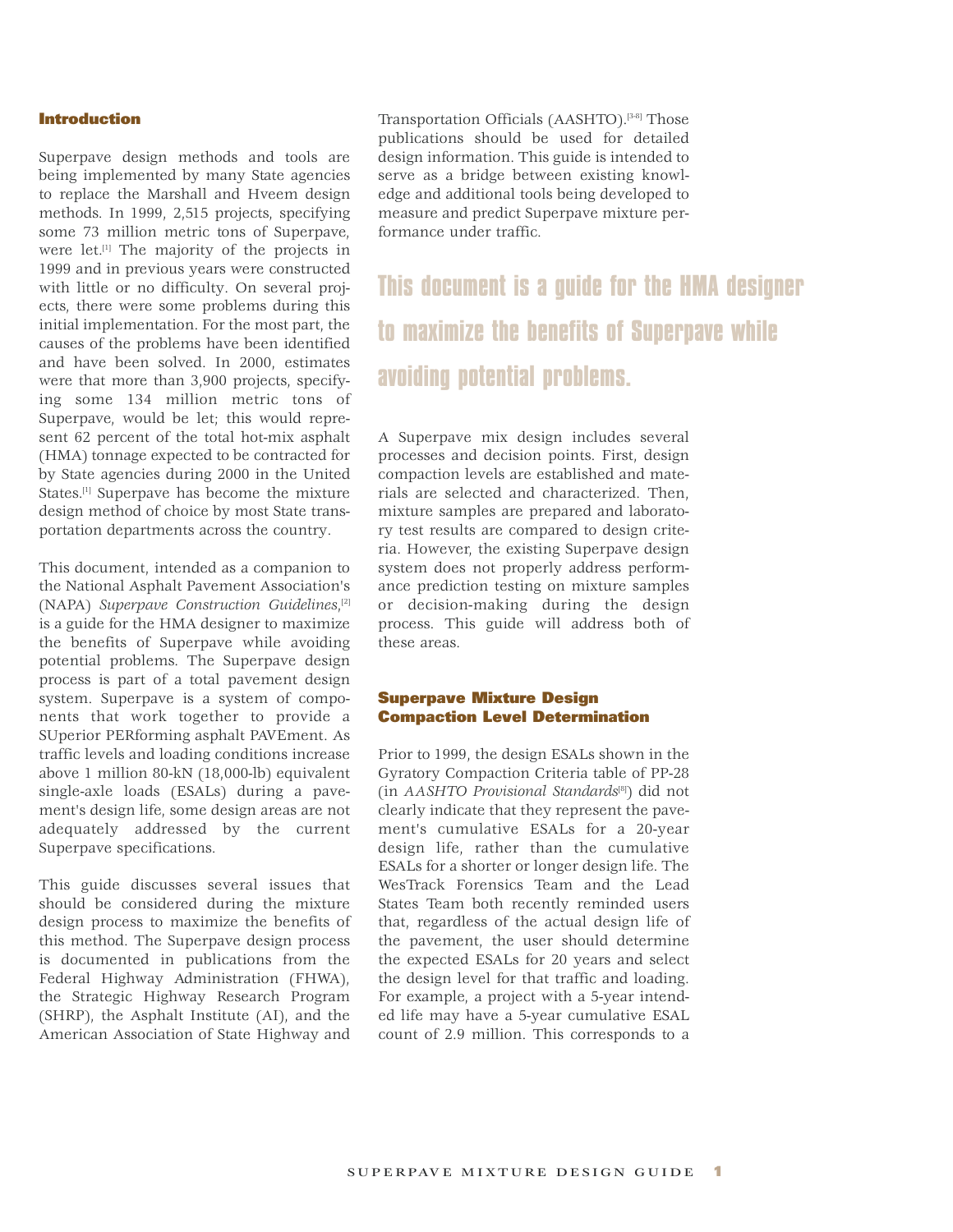20-year cumulative ESAL count of 11.6 million (neglecting traffic growth compounding), and this latter ESAL count should be used in the design. The 1999 version of PP-28 includes a footnote to the Gyratory Compaction Criteria table with the appropriate guidance. [8]

Experience has shown that rutting damage often occurs in the first few years of a pavement's life; therefore, the design should be based on the rate of loading. To properly account for this in the mix design, the mix designer should always use 20-year design ESALs, essentially converting total loads to a rate of loading. Estimating ESALs over a 20 year life, instead of the actual design life, may affect the mixture design compaction level, the performance-graded (PG) binder selection, and the aggregate consensus properties specified for the project. Compaction criteria, aggregate properties, and volumetric properties are all more stringent at higher ESAL levels.

## **Superpave Performance-Graded Binder Selection**

The Superpave Performance-Graded Binder Specification (AASHTO MP-1) is based on providing a binder that is resistant to rutting, fatigue cracking, and low-temperature cracking at specific pavement temperatures. The binder temperature ranges in the specification are based on the high and low temperatures at which a binder reaches critical values of distress-predicting properties. Reliability factors included in the design method account for normal pavement temperature variations and allow the designer to make a rational decision regarding the range of temperature extremes for which to design. Binder grade is selected based on design high and low pavement temperatures expected at the construction site and on desired reliability.

The most common method of selecting a binder grade is to determine the design air

temperature range for the specific project and then to establish the corresponding design pavement temperatures. Before selecting the grade to be used, the designer must also consider traffic volume and traffic speed.

The owner should consider factors such as cost and traffic levels in establishing reliability, and hence, the final binder grade selection, for a specific project. For example, if a PG 64 binder provides 94 percent reliability for high temperatures, it may not be costeffective to specify a PG 70 binder to obtain 98 percent reliability. However, if a PG 64 binder only provides 52 percent reliability, it would probably be reasonable to specify a PG 70 binder to obtain 98 percent reliability.

With respect to traffic volume, when the design traffic exceeds 10 million ESALs, Superpave suggests that an increase in the high-temperature binder grade be considered. When design traffic is more than 30 million ESALs, Superpave requires a onegrade increase in the high-temperature binder grade. With respect to traffic speed, Superpave recommends increasing the hightemperature binder grade by one grade for slow transient traffic (20 to 70 km/h) and by two grades if standing traffic conditions (<20 km/h) exist. The binder specifier should increase the high-temperature grade for traffic volume or traffic speed, but not for both. If the system is used correctly, a pavement with high design ESALs with stopped traffic conditions will require an asphalt binder that is two high-temperature grades higher than that required by the pavement temperature alone.

It should be realized that when the hightemperature grade is increased by one grade, the stiffness of the binder will approximately double. In other words, a PG 70 binder will be twice as stiff as a PG 64 binder at a temperature of 64°C. Furthermore, a PG 76 binder will be four times stiffer than a PG 64 binder at a temperature of 64°C. Traffic speed will also have an effect on binder stiffness in the pavement. At 50 km/h, a binder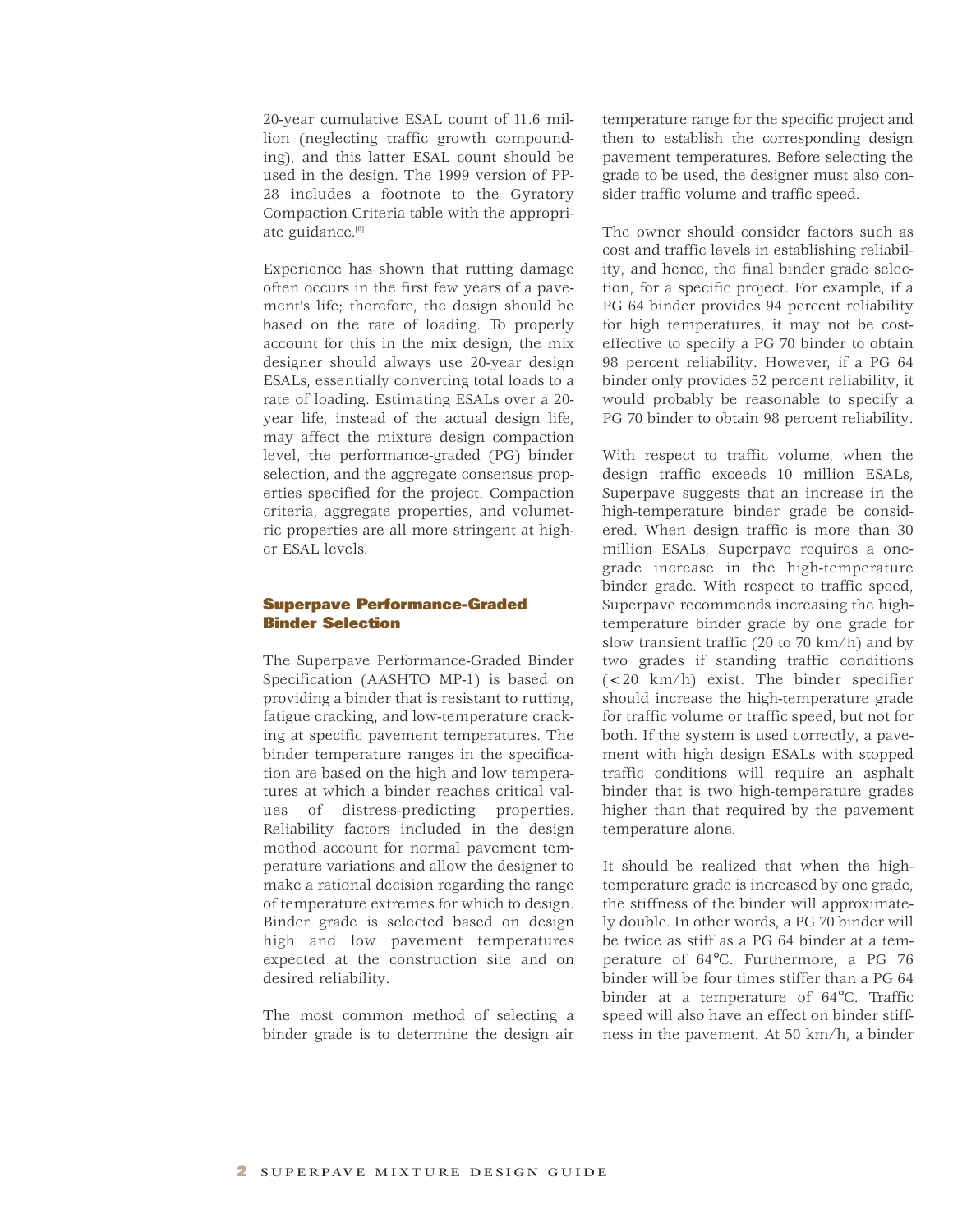will have a lower apparent stiffness than it does when carrying traffic at 100 km/h. In other words, a mixture containing PG 70 binder in a pavement with traffic moving at 50 km/h will have roughly the same stiffness as a mixture containing PG 64 binder in a pavement with traffic moving at 100 km/h; thus, the increased high-temperature grade of the binder effectively offsets the effect of slower traffic speeds.

Consideration should be given to the impact that increasing the binder grade will have on the construction process. Depending on the grade, such an increase could require mixing and compaction temperatures beyond reasonable construction temperatures.

Only strong aggregate skeletons can experience significant performance increases with increased asphalt binder stiffness. The stiffer binder locks the aggregate particles in place to prevent rutting. The binder cannot carry the load alone and cannot overcome a poor aggregate skeleton by itself.

The final step before selecting the binder grade to be specified is to compare the grade being considered with grades historically used in the area. If the binder seems unreasonably soft for preventing rutting based on past history, or unreasonably stiff for construction purposes, the selected grade should be reconsidered.

## **Superpave Aggregate Selection**

Aggregates are the largest component of HMA, making up 80 to 85 percent of the mixture by volume and roughly 95 percent of the mixture by weight. Aggregate characteristics and quality are major factors in the performance of HMA. As part of its focus on binder and mixture properties, in the early 1990's SHRP convened an expert panel to determine which aggregate properties were most important for pavement performance. The properties selected included coarse aggregate angularity, fine aggregate angular-

ity, flat and elongated particles, clay content, and gradation. Aggregate source properties, such as soundness, toughness, and deleterious materials, were also found to be important. However, the criteria applied to the source properties were found to reflect regional differences in aggregate quality, and were usually based on aggregate availability. The panel determined that the source properties were best left for each State or local agency to establish. The following discussion addresses various aggregate properties (consensus and source) and their effect on the Superpave design process.

*Coarse Aggregate Angularity* Mixtures with crushed coarse aggregate with sharp, angular shapes will usually have the greatest shear resistance and, hence, the highest resistance to rutting. These materials create HMA mixtures with the highest voids in the mineral aggregate (VMA). Coarse aggregate angularity is defined as the percentage by weight of the aggregate with one or more fractured faces according to American Society for Testing and Materials (ASTM) D5821. Superpave requires increased percentages of crushed faces as the design ESAL

## **AGGREGATE PROPERTIES**

## **CONSENSUS PROPERTIES (required)**

- coarse aggregate angularity (CAA)
- fine aggregate angularity (FAA)
- flat and elongated particles
- clay content

## **SOURCE PROPERTIES (agency option)**

- toughness
- soundness
- deleterious materials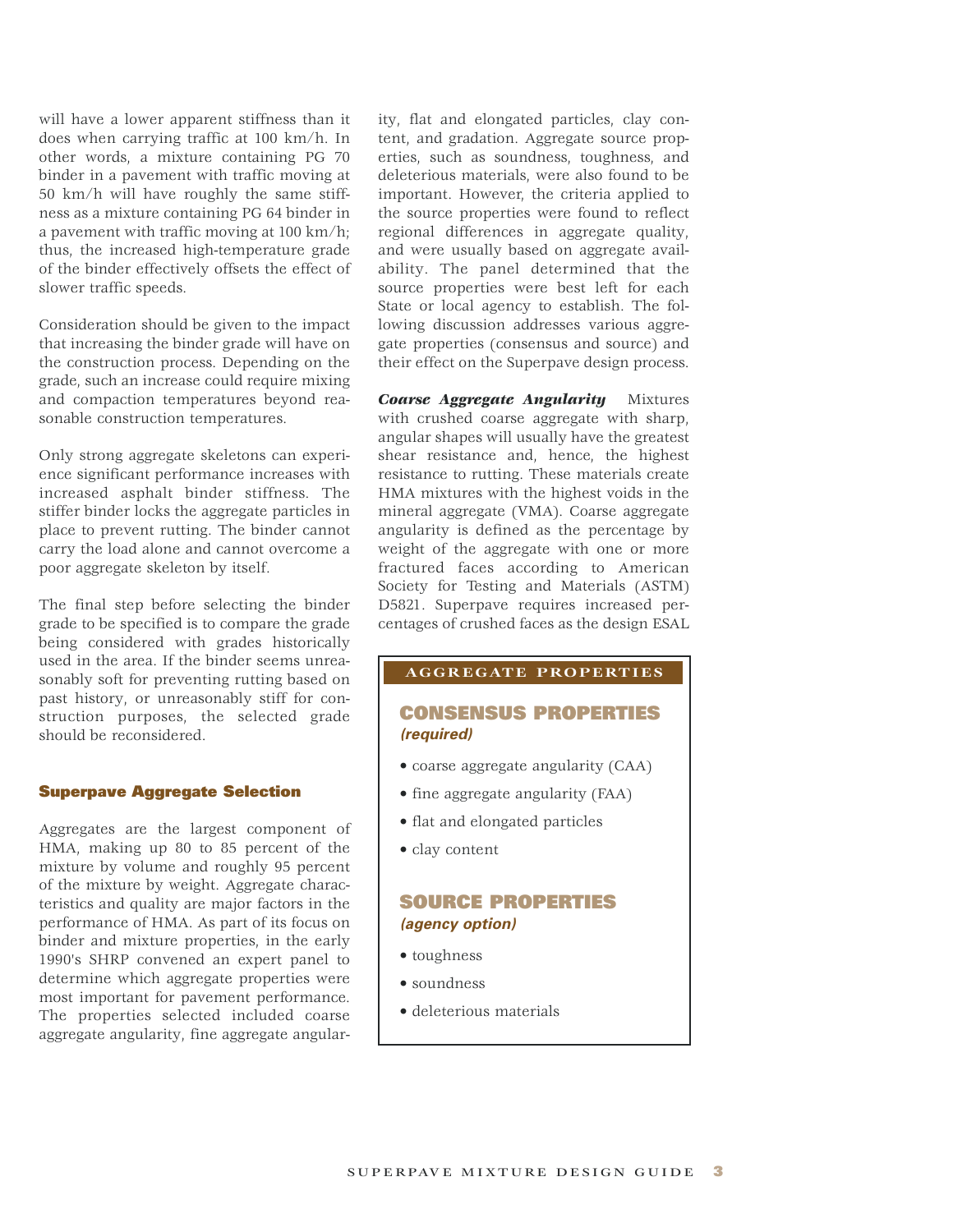

level increases. VMA increases somewhat as coarse aggregate angularity increases.

*Uncompacted Void Content of Fine Aggregate (Fine Aggregate Angularity)* Similar to coarse aggregate, crushed angular fine aggregate will usually have the greatest shear resistance. The use of crushed angular fine aggregate typically increases the mixture VMA. Fine aggregate angularity is established by AASHTO T304, Method A, which measures the percentage of air voids present in loosely compacted aggregate that passes the 2.36-mm sieve. More fractured faces generally result in higher uncompacted void contents in this test. Superpave specifies uncompacted void contents of at least 45 percent on high-volume roads  $(>3 \times 10^6$ ESALs). Crushed manufactured fine aggregates generally have uncompacted void contents of at least 44.5 percent, while rounded natural sands typically are less than that value. When a fine aggregate known to be angular has test results lower than expected, the aggregate's bulk specific gravity should be verified since the test result is sensitive to this property; a significant change in the bulk specific gravity should trigger a redesign of the mixture.

Particle shape can also influence the uncompacted void content. Some very cubical manufactured fine aggregates, especially some

limestones, have had less than 45 percent (but more than 40 percent) uncompacted void contents, but still have provided good performance in pavements. If the performance has been satisfactory, the cubical manufactured fine aggregate may be used (with caution).

The fine aggregate's uncompacted void content significantly influences the VMA. The use of cubical angular fine aggregate is recommended to increase the VMA. Care should be taken when using aggregate with uncompacted void contents higher than 47 percent; use of these aggregates may result in mixtures with excess VMA, which leads, in turn, to a very high binder content.

*Flat and Elongated Particles* The percentage of flat and elongated particles (not flat or elongated) in coarse aggregate is another important aggregate parameter. Flat and elongated particles can break during the construction process, changing the mixture gradation and the overall mixture properties. Soft aggregate has a greater tendency to break than hard aggregate. Flat, slivered aggregate particles also have a tendency to lie flat in the pavement, creating slippage planes and reducing aggregate interlock. A small percentage of flat and elongated particles in the mixture may increase the VMA in the laboratory-designed mix. A further increase may, however, decrease the VMA in the plant-produced mixture because of aggregate breakage during mixing.

The critical measurement for a flat and elongated particle is the ratio of its maximum and minimum dimensions. Current Superpave standards allow no more than 10 percent of the coarse aggregate particles to be flat and elongated (i.e., a ratio greater than 5:1). Testing is performed according to ASTM D4791, "Flat Particles, Elongated Particles, or Flat and Elongated Particles in Coarse Aggregate." Superpave establishes that testing be done on material retained on the 4.75-mm sieve, instead of on the 9.5-mm sieve as specified in the ASTM method.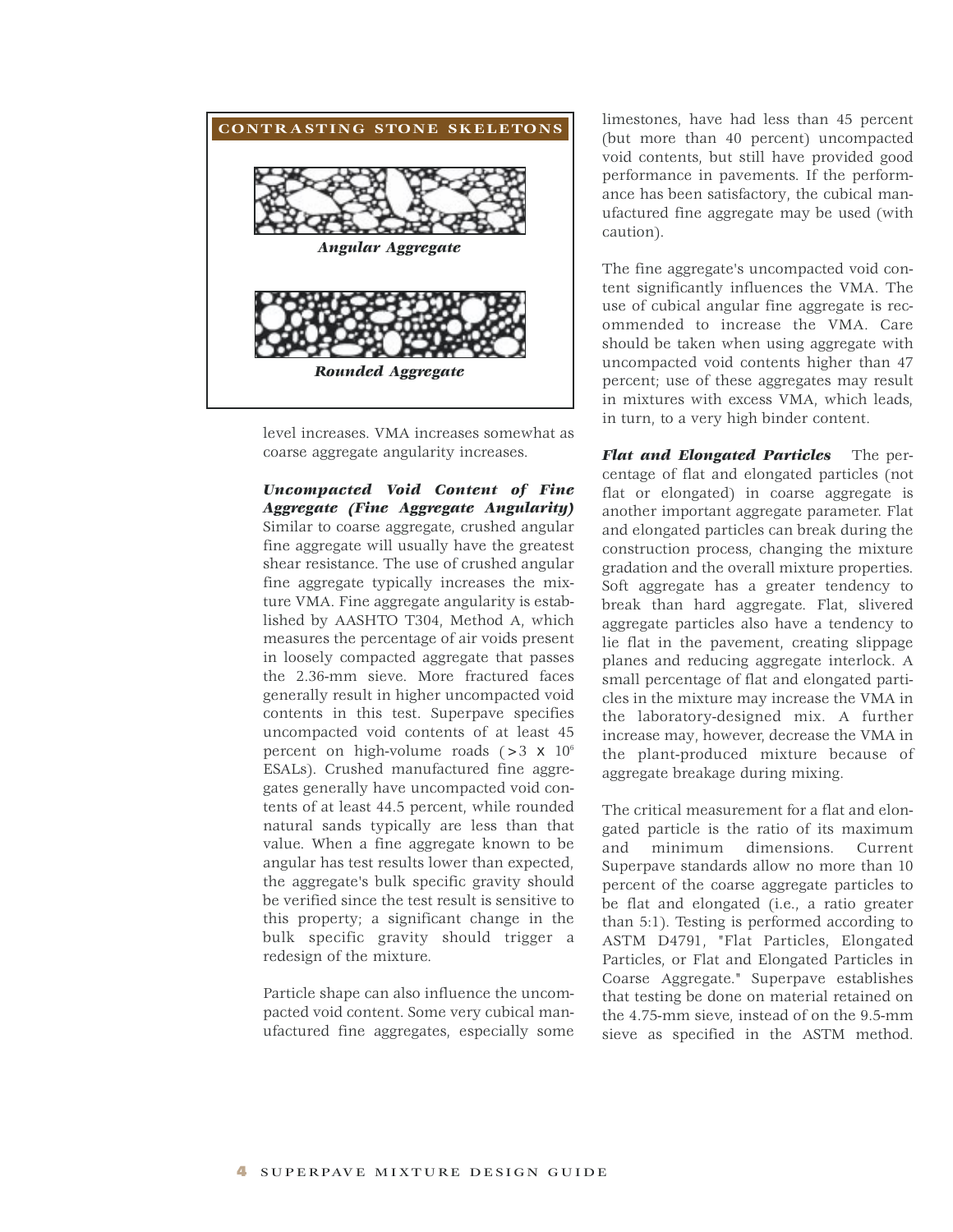Testing aggregate particles passing the 9.5 mm sieve and retained on the 4.75-mm sieve will be more difficult and results may be more variable.

**Sand Equivalent** Sand equivalent, as measured by AASHTO T176, "Plastic Fines in Graded Aggregates and Soils by Use of the Sand Equivalent Test," identifies the presence of clay in the fine aggregate. Clay can make the mixture moisture sensitive and/or combine with moisture to cause the mixture to act "tender" (i.e., to lose density with continued compaction in the field). Clay content must be controlled by satisfying the minimum sand equivalents specified in the Superpave standards.

*Aggregate Toughness* Typically, mixtures containing very hard aggregate (i.e., a Mohs hardness of 7 or greater) do not have a problem meeting VMA criteria. A very hard aggregate, such as basalt, does not easily crush or degrade during laboratory compaction or during mix production in an HMA plant. These aggregates can produce mixtures that have an adequate VMA.

Soft aggregates, such as some types of limestone having a Mohs hardness of about 5, are often abraded during the gyratory compaction process; this can make it difficult to meet VMA criteria during the design phase. During production, the aggregates are often abraded in the hot-mix plant to an even greater degree than in the laboratory design using a gyratory compactor. When plantproduced material is compacted in a gyratory compactor, the aggregate is abraded further and even more fines are generated in the mixture; this further reduces the VMA. Mixtures designed with soft aggregates often have a problem meeting VMA criteria in the design stage and, particularly, during production. It is extremely important that the plant-produced mixture satisfy the minimum VMA requirement.

Mixtures designed with a blend of hard and soft aggregate could have difficulty meeting VMA specifications. The addition of hard, coarse, or fine aggregate to these types of aggregate blends will usually increase the VMA.

## **Superpave Mixture Design Considerations**

Superpave mixture design criteria include air voids, VMA, and voids filled with asphalt (VFA). Meeting the VMA minimum criterion is usually difficult to achieve during mix design and typically even more difficult to achieve in the plant-produced material. This document will only discuss VMA.

*Voids in the Mineral Aggregate* In many cases, achieving minimum VMA requirements during the design phase can be difficult. Many factors affect VMA. The most critical of these are aggregate characteristics such as gradation, surface texture, and shape. If the design VMA is close to (i.e., no more than 0.6 percent above) the minimum, aggregate properties may change during production and cause the VMA to drop below the minimum during mixture production. Differences between as-designed and plantproduced properties and other field problems are documented in the NAPA publication, *Field Management of Hot-Mix Asphalt.*[9]

As noted above, VMA is affected by both the aggregate gradation (relationship to the aggregate maximum density line) and the aggregate's characteristics and properties. For all designs, VMA should be plotted as a function of binder content and the resulting graph should be evaluated to check the VMA. Typically, VMA will decrease with increasing binder content to some minimum, then increase as binder content continues to increase. The design binder content, selected at 4 percent air voids, should be near the minimum of the plotted curve or preferably on the lean binder content side of the curve. If the VMA at the design binder content is on the rich side of the VMA curve, adjustments to the gradation should be considered; these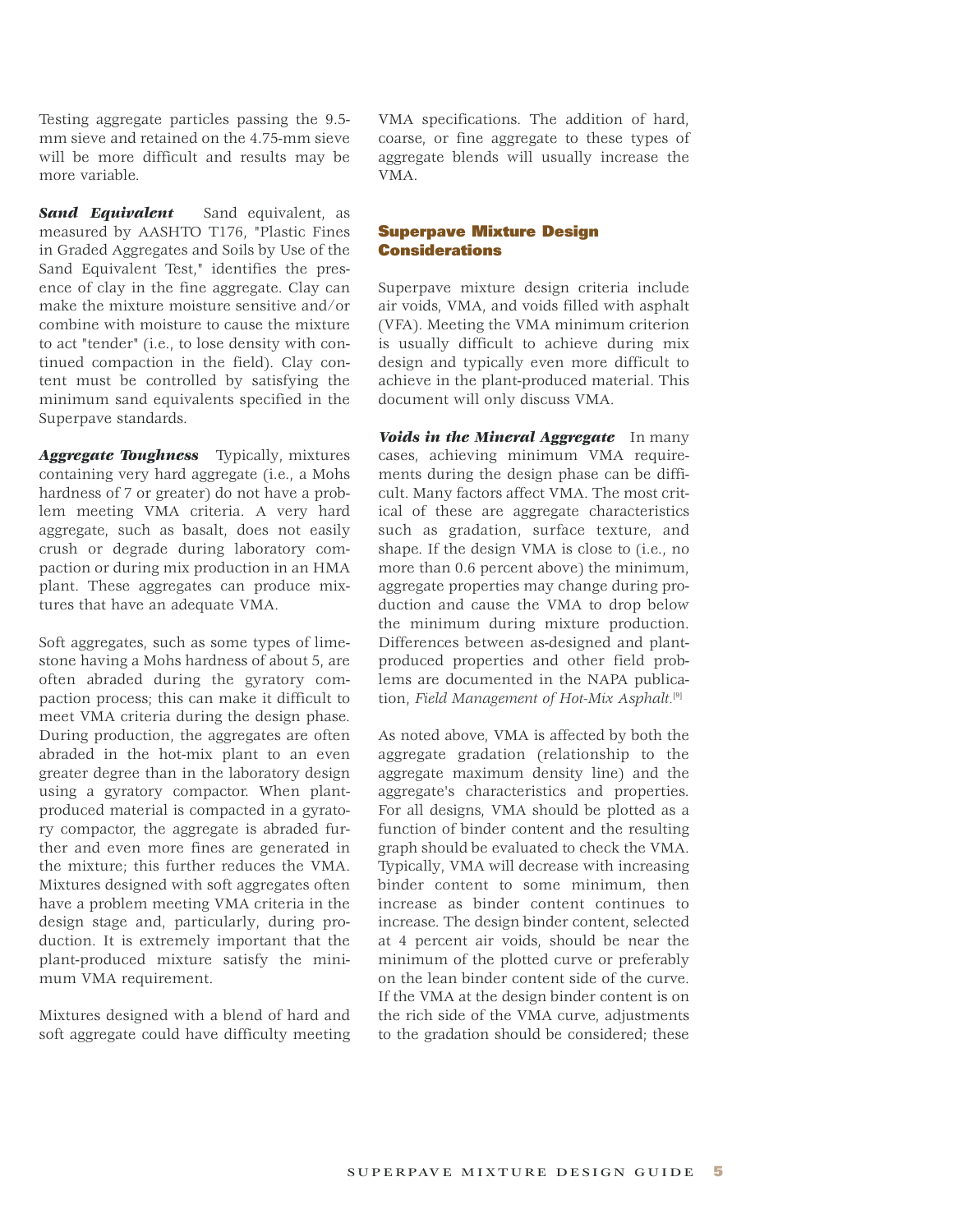are discussed later in this section. In Superpave mixtures, however, VMA is sometimes insensitive to binder content and shows little change. If the VMA at the design binder content is close to the minimum allowable VMA value and the curve is relatively flat, the mixture should be redesigned.

There are two competing demands during the mix design process: sufficient inter-particle space must be available for a minimum amount of binder, but, at the same time, the aggregate must have a sufficiently strong skeleton to carry the traffic loads. Superpave mixture design specifications require that adequate VMA be obtained without weakening the aggregate skeleton.

Having representative aggregate bulk specific gravity values is necessary in order to accurately calculate a mixture's VMA during design and production. For this reason, aggregate bulk specific gravity should be determined at a frequency appropriate for the variability of the source.

Mixtures with high VMA need to be reviewed for possible performance problems. The WesTrack Forensic Team recommended that the VMA of coarse-graded Superpave mixtures be no more than 2.0 percent above the minimum required value. [10] Furthermore, the Team recommended running a draindown test (AASHTO T305-97) on these mixtures if the VMA is 1.5 percent or more above the minimum value. If a gradation yields a mixture with too high of a VMA and, consequently, too high of a binder content, the mixture design should be repeated with a new gradation with lower VMA.

**• Gradation Effect** Problem mixes typically will have a low VMA and may not be responsive to changes in gradation (when aggregate sources are not changed). Usually, however, changing the gradation of a mixture will influence the amount of void space in the aggregate skeleton. The effect of gradation is separate from the shape and surface texture

effects if all particles have the same shape and texture. If the stockpiles in the blend are of dissimilar materials, changing the stockpile percentages will change the gradation, but it will also influence the shape and texture of the aggregate blend. Thus, VMA will change not only because of gradation changes, but also because of shape and texture changes.

Research papers published by Nijboer in the 1940's, Goode and Lufsey in the 1960's, and the Asphalt Institute in the 1980's provide a basis for the 0.45 power chart. Nijboer investigated aggregate gradations plotted as the log percent passing versus log particle size. He showed a maximum packing density for both gravel and crushed aggregates when the slope was 0.45. Goode and Lufsey confirmed Nijboer's results on gravel aggregates. Work by the Asphalt Institute evaluated the maximum density line on a 0.45 power chart for both gravel and crushed limestone mixtures and reconfirmed the previous results.

Moving the gradation away from the 0.45 power maximum density line generally increases the VMA for a fine gradation, i.e., when the gradation is above the maximum density line. For a coarse gradation, VMA may decrease slightly and then increase as the gradation moves away from the maximum density line. For hard aggregates, the Job Mix Formula (JMF) should be parallel to the maximum density line until after passing the restricted zone, i.e., for aggregate retained on the 4.75-mm sieve (for 25-mm or larger mixes) or on the 2.36-mm sieve (for 19-mm or smaller mixes). Then the gradation line should be taken to the desired - 0.075-mm content. Therefore, with fine gradations, the JMF should be above and parallel to the maximum density line. For a coarse gradation, it should be below and parallel to the maximum density line.

Many coarse Superpave mixes have an "S" shape, starting on the fine side of the maximum density line and finishing the S on the coarse side. If the same particle shape and texture are used (same aggregate source, dif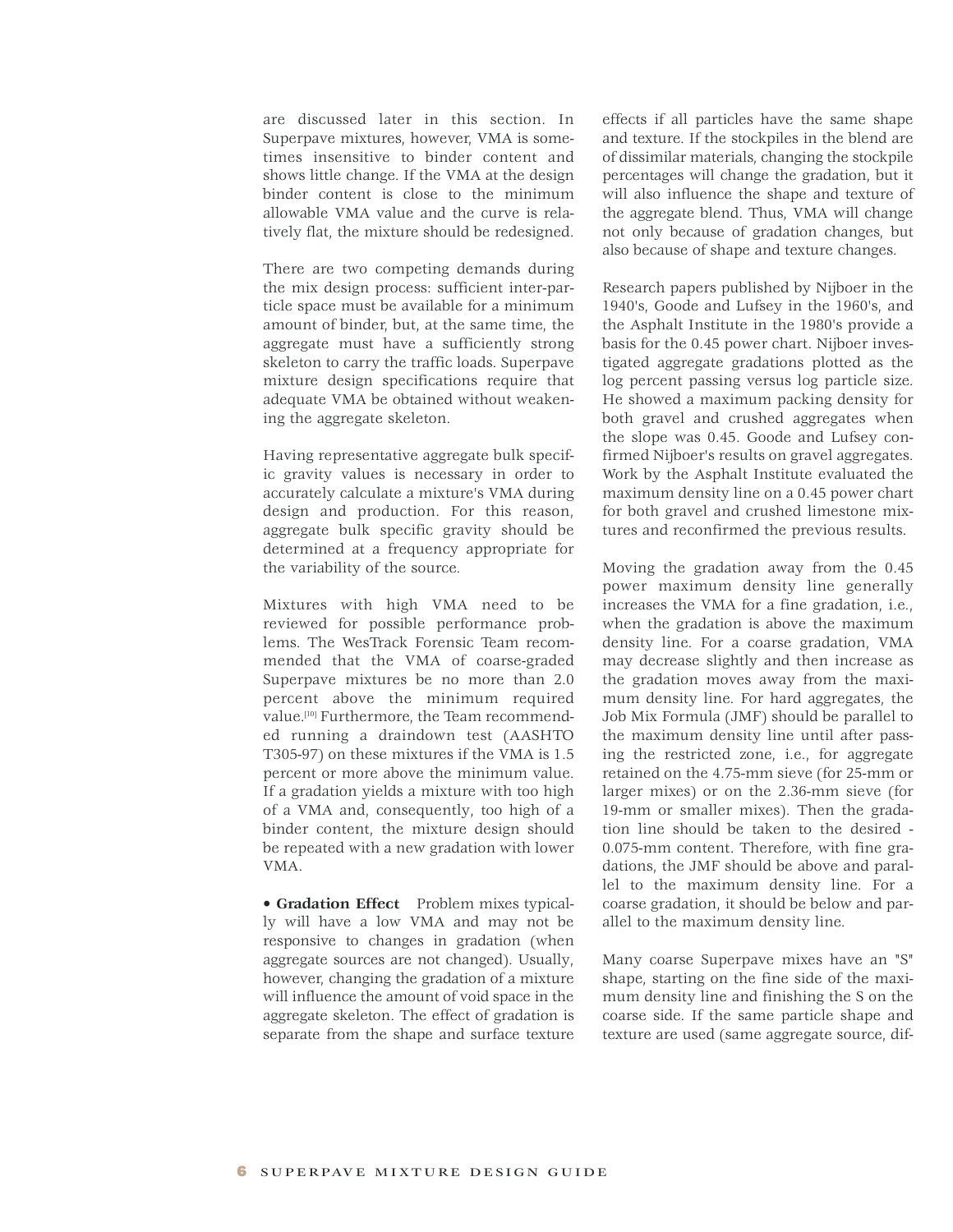ferent sizes), the highest VMA that can be achieved is that for the gradation that is the farthest from the maximum density line. To minimize the chance of mix tenderness during construction, the JMF should be 3 to 4 percent above the lower control point for the 2.36-mm sieve.

If the aggregate is obtained from a gravel source, normally the fine aggregate must be removed before the coarse aggregate enters the crusher. The crushed material should be divided into three or more stockpiles that can then be blended into a combination that meets the minimum VMA requirements. All of the aggregate processed may not be usable; it may be necessary to waste some of the material in order to meet the requirements of the mixture design.

If the aggregate is obtained from a quarried source, the crushed material should not be placed into a single stockpile, but should be divided into at least three separate size ranges, depending on the nominal maximum size of the aggregate required in the mix. The use of multiple stockpiles allows more flexibility to change gradation and, thus, VMA. In addition, it may still be necessary to incorporate another size of aggregate from the quarry or from a different source.

The VMA of coarse-graded mixes can generally be increased by reducing the amount of material passing the 4.75- and 2.36-mm sieves. The reason has to do with packing smaller particles fill the spaces between larger ones. By reducing the amount of material passing the 4.75- and 2.36-mm sieves, intermediate material is removed and more space is created between the coarse aggregate particles. Hence, the mixture cannot compact as tightly, i.e., VMA is increased.

In fine-graded mixes, VMA is created by fine aggregate—the material passing the 2.36-mm sieve. To increase the VMA in fine-graded mixes, the percentage of material passing the 2.36-mm sieve should be increased. Care should be taken not to create a hump in the

gradation on the 0.6- to 0.3-mm sieves using an aggregate that has a low fine-aggregate angularity value.

The dust content (i.e., the amount of material finer than 0.075 mm) in a mixture has a significant effect on the VMA. Lowering the dust content will increase the VMA. This effect may not be entirely due to the gradation, but may also be due to characteristics of the dust, such as shape and size. In general, reducing dust content to the extent that the dust-to-binder ratio will allow will maximize the amount of VMA that can be obtained for the specific gradation.

If the dust content is coming from the addition of mineral filler, adjusting the dust con-



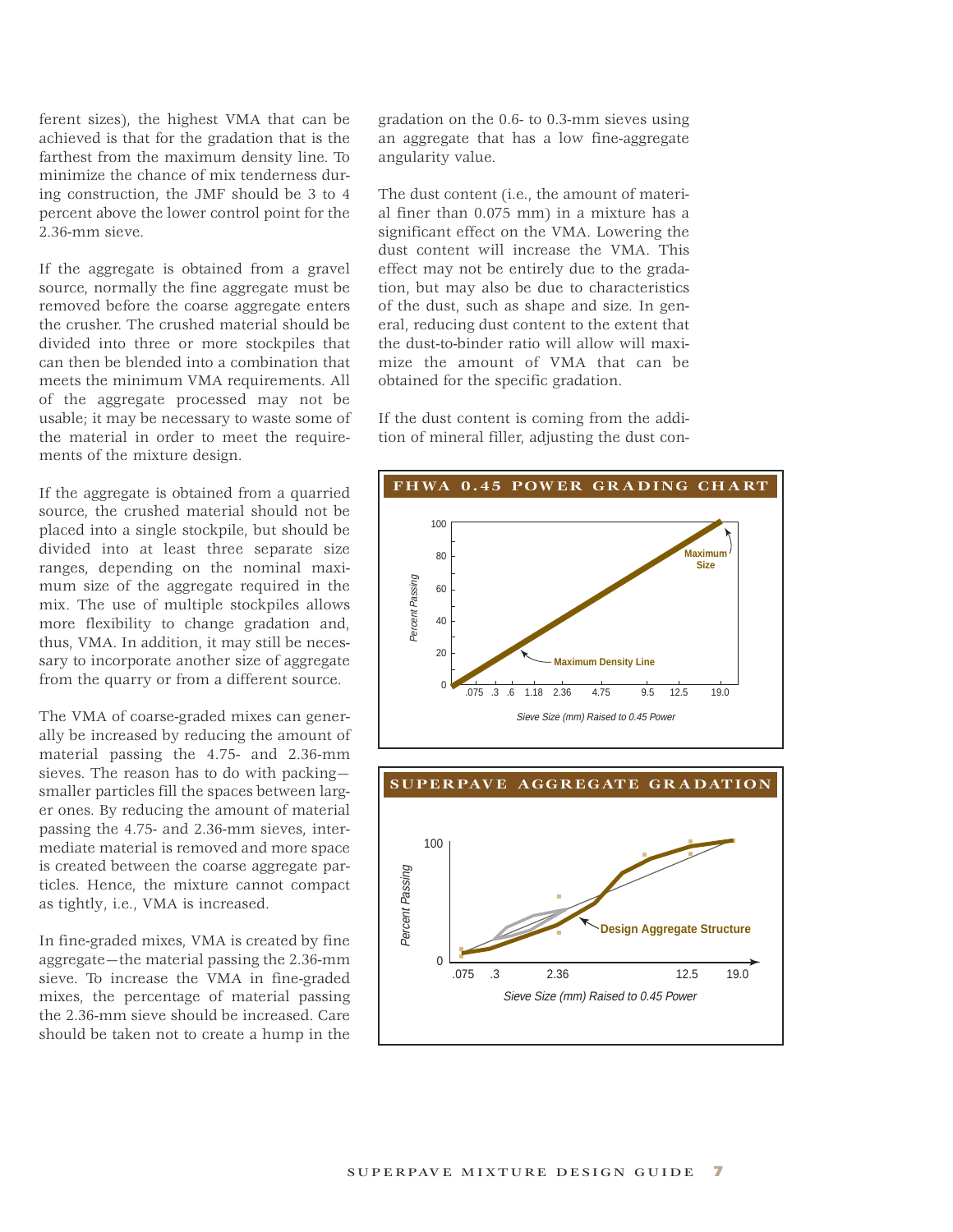tent can be simply a matter of reducing the amount of filler being used. If the dust is predominantly from one of the aggregate stockpiles, e.g., screenings, reducing the percentage of that stockpile used in the blend should be tried. If the screenings are the only manufactured fines coming into the mix, using washed screenings or blending with a washed screening may be necessary.

If baghouse fines will be introduced back into the mix during production, some of the same fines should be added during the mix design. During the design, adding half of the quantity of baghouse fines expected to be added during production is an appropriate procedure. These fines should be obtained from the actual plant that will be used for production; otherwise, mineral filler or an alternate source of baghouse fines could be used. These fines will reduce the VMA of the mixture. If the aggregate in the mix contains friable particles, a greater quantity of dust should be used in the laboratory mix design since the friable particles tend to create more dust during mix production. A mix design that includes baghouse fines will be more representative of the mix as produced. The addition of baghouse fines during the mix design will better simulate the reduction in VMA that typically occurs during production.

**• Surface Texture Effect** The way in which aggregate particles pack together for any given gradation is influenced by the surface texture of the particles. Rougher texture generates more friction between aggregate particles and the mixture therefore resists compaction. Hence, for a given number of design gyrations, the mixture will not compact as much and the VMA will be higher. Smooth texture, by contrast, does not generate as much friction between aggregate particles. For a given number of design gyrations, the mixture containing smoother particles will compact more easily and the VMA will be lower.

Typically, crushed faces have more texture than uncrushed faces. In the case of gravel

aggregate, the uncrushed portion of the particles tends to have a smooth texture. The greater the percentage of each individual particle surface area that is fractured, the more surface texture that will be present. Usually, the more a gravel is crushed, the more surface texture it will have. Particles with two crushed faces tend to have a greater percentage of surface area with rough texture than will particles with only one crushed face. However, crushing will not always increase texture, because some aggregates fracture with very smooth faces.

If manufactured sand and natural sand are being used together in a mix design, the percentage of manufactured sand can be increased to increase surface texture. Substituting 20 percent washed manufactured sand (with good "bite") for an equivalent amount of natural sand can increase the VMA substantially. (What is good bite? Squeeze a handful of angular manufactured sand, then a handful of rounded natural sand, and feel the difference in the way the particles bite into one another.) If the manufactured sand contains more dust than the natural sand, gains in VMA from the surface texture may be decreased by the increase in dust content. For example, if the natural sand is relatively clean and the manufactured sand has a high minus 0.075-mm dust content, the benefit of increased surface texture may be partially or completely offset by the increased dust content.

**• Shape Effect** For any given gradation, the density to which aggregate particles will pack is influenced by the shape of the particles. Angular particles (i.e., those with sharp, defined edges) tend to produce mixtures with a higher VMA than mixtures containing rounded particles. Cubical particles that retain a sharp, angular edge tend to create a higher VMA than particles with rounded edges.

The effect of flat and elongated particles depends on the laboratory compaction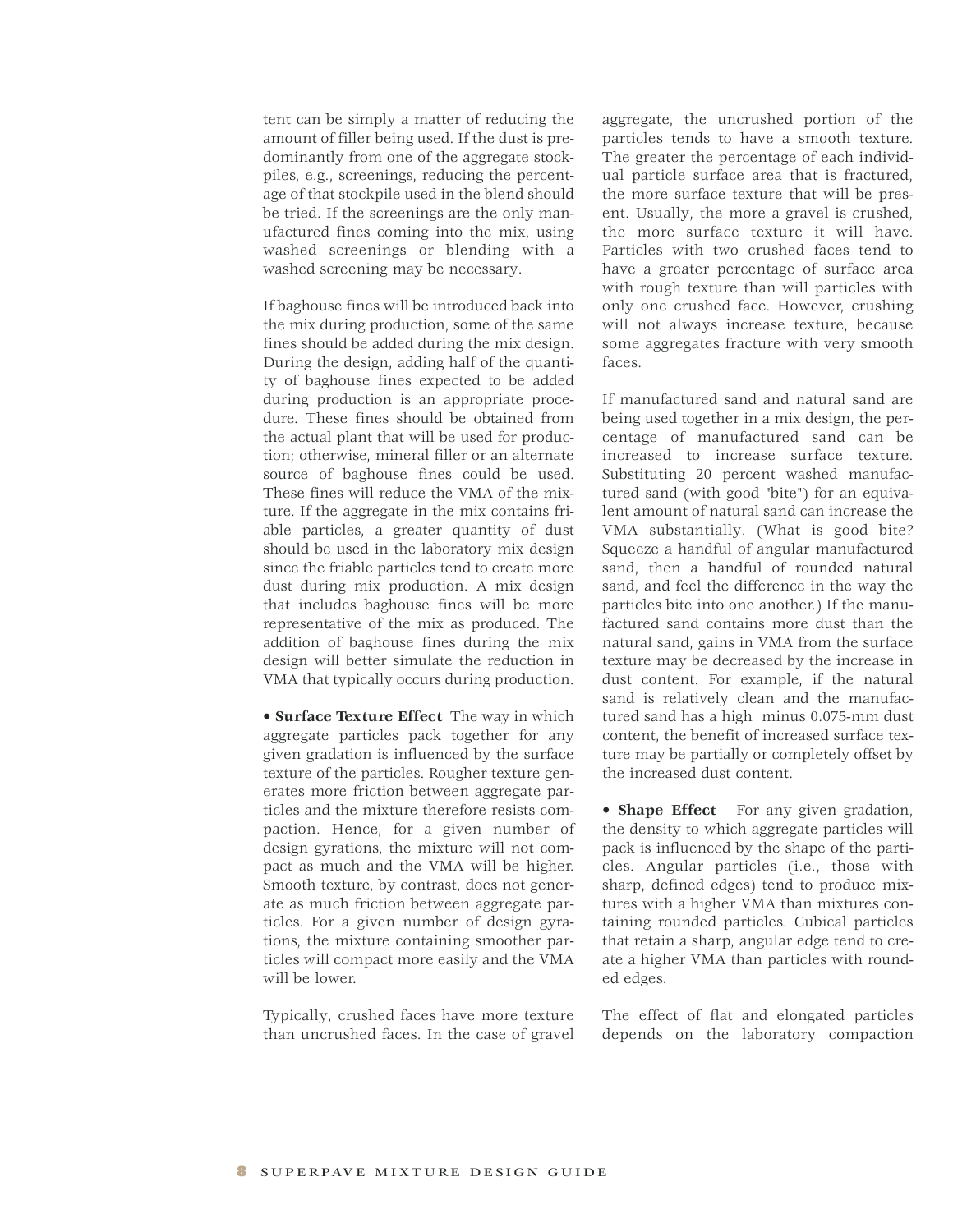method. Under Marshall compaction, the particles were not as free to rotate as they are in a Superpave gyratory compactor. In fact, flat particles tend to bridge in a Marshall mold and give a high VMA. Therefore, flat and elongated particles tend to increase asphalt content in a Marshall mix design. In the Superpave gyratory compactor, where the particles are kneaded into a more stable condition, flat and elongated particles tend to lie horizontally; this reduces the VMA and the optimum binder content.

During construction, rollers tend to orient flat and elongated particles horizontally. A Marshall mix design containing excess flat and elongated particles could compact very easily or be compacted to a lower air void content than desired during the roadway compaction process. A Superpave mix design will have a more appropriate binder content since gyratory compaction better simulates compaction during construction than does Marshall compaction. Therefore, the influence of particle shape must be considered when comparing the VMA of Marshall specimens to that of Superpave specimens.

If a mix design has a low VMA, the amount of flat and elongated particles must be determined. Superpave specifications limit the percentage of particles with a maximum-tominimum dimension ratio of greater than 5. If flat and elongated particles are contributing to a low VMA in a mixture, the percentage of particles that exceed a 3:1 ratio should be determined. If the percentage of particles exceeding the 3:1 ratio is high (i.e., greater than 40 percent), material from a coarse aggregate stockpile that has a lower percentage should be added. It may be possible to change one of the coarse aggregate stockpiles for another that contains more cubical and angular aggregate particles. Adding an intermediate-size coarse aggregate with cubical and angular shapes will prevent the larger particles from lying flat. Thus, VMA will increase.

Crushing operations influence the amount of flat and elongated particles produced. If excess flat and elongated particles are being produced, the crushing operation should be evaluated. In some instances, the amount of flat and elongated particles produced can be reduced by changing the aggregate feed rate, or by changing the opening of the cone or jaw crushers. In some cases, it might be necessary to modify the crushing operation by adding to or changing the equipment used. Vertical-shaft impact crushers, for example, tend to produce more cubical particles than do some cone crushers (especially older models).

In summary, VMA depends on the gradation, surface texture, and particle shape of the aggregate. In designing a mix, all of these characteristics must be considered. When there is difficulty in meeting the minimum VMA requirements, some or all of the above characteristics must be adjusted. It should be remembered that the VMA of a plant-produced mixture is typically lower than the VMA of the laboratory trial mix formula. Allowances should be made for the reduction in VMA that *will* occur between the laboratory-designed and the plant-produced mixtures. [9]

## *Mixing and Compaction Temperatures*

For unmodified binders, the mixing and compaction temperatures used during the design process should be established with a rotational viscometer. If the binder is modified, the binder supplier must provide recommended mixing and compaction temperatures. If the binder content determined in the mix design process seems unrealistic, the supplier should be consulted to determine whether the mixing and compaction temperatures being used are still appropriate for the material being delivered. The compaction temperature used during design should also be used in plant production quality control and quality assurance testing.

The laboratory mixing and compaction temperatures may not be appropriate for use in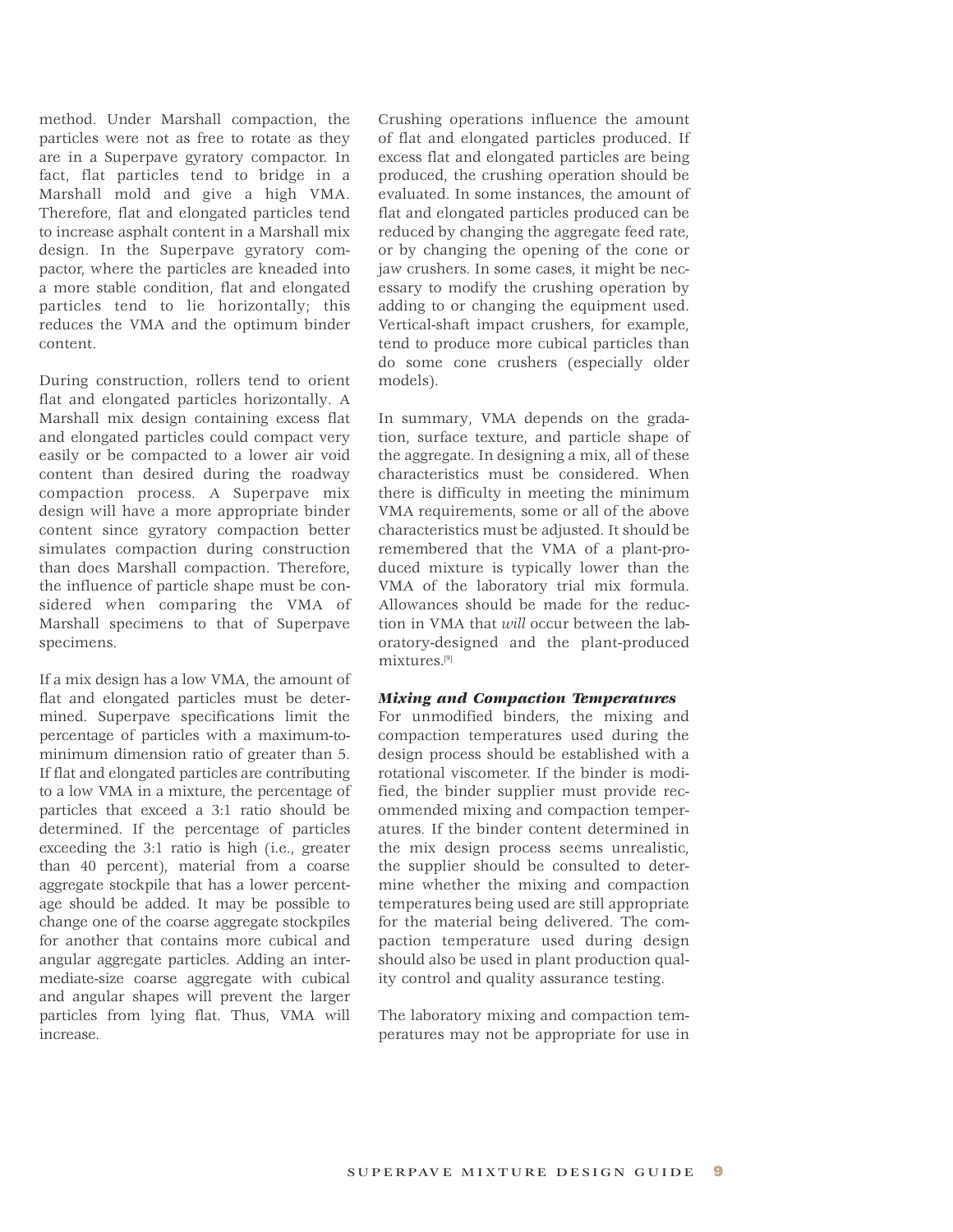actual plant production and laydown. Environmental conditions at the time of construction and other factors, such as haul length and lift thickness, need to be considered in establishing the actual mixing temperature used at the plant. These temperatures should not be any greater than those necessary to ensure complete mixing of the HMA while minimizing premature aging of the binder and providing for adequate compaction in the field.

If the quality control and/or quality assurance sample is taken behind the paver and the sample requires reheating before compaction, a comparison should be made between the properties of the reheated samples and samples that are compacted before cooling. Detailed procedures for quality assurance sampling and testing should be established before construction begins.

*Dust-to-Binder Ratio* Superpave calculates the dust-to-binder ratio using the effective binder content. Using the effective binder content rather than the total binder content will normally result in a higher dustto-binder ratio because of binder absorption into the aggregate. To account for absorption, the limit for the dust-to-binder ratio should be increased. In the original Superpave specification, the dust-to-binder ratio was 0.6 to 1.2 by weight. FHWA's Asphalt Mixture Expert Task Group and the AASHTO Lead States recommended changing the limit to 0.6 to 1.6; AASHTO subsequently added a note to the mix design specification suggesting that agencies consider changing the limit for coarse-graded mixes to 0.8 to 1.6.

During design, mixtures that are above the maximum density line at the 2.36-mm (for 19-mm or smaller mixtures) or 4.75-mm (for 25-mm or larger mixtures) critical sieve should have a dust-to-binder ratio of no more than 1.4. For mixtures that pass below the maximum density line at the critical sieve size, the ratio should not exceed 1.6. Characteristics of the fines will control the

amount that can be added to a mixture. Changing the fines source or production process will change how the fines affect the mixture characteristics. For fine-graded mixtures (above the maximum density line at the critical sieve), a ratio of about 1.0 has provided satisfactory performance. For coarse-graded mixtures (below the maximum density line at the 4.75-mm sieve), as the VMA increases the dust-to-binder ratio should increase toward 1.6. If the mixture VMA is high (more than 2.0 percent above the minimum), the ratio should approach 1.6.

High dust-to-binder ratios will typically stiffen the mixture and improve permanent deformation resistance. However, if the VMA is more than 1.5 percent above the minimum, it is preferable to adjust the aggregate properties to reduce the VMA instead of increasing the dust content.

*Performance Indicator Tests* No test is currently available that is satisfactory, by itself, as a performance predictor for mixtures generated by Superpave volumetric procedures. Appendix A contains a discussion of various tests that may be used to indicate the relative performance of different mixtures. The designer should have experience with one of the tests before assuming that the test results will actually predict field performance. Criteria developed elsewhere may not apply to a particular combination of materials, environmental conditions, pavement structure, and traffic.

*Completing the Design* After the Superpave design is completed, the designer needs to ask two final questions:

- **•** Is this HMA design reasonable and logical?
- **•** Is the binder content reasonable for the type of aggregate, the nominal maximum aggregate size, the VMA, and the gradation used in the mixture?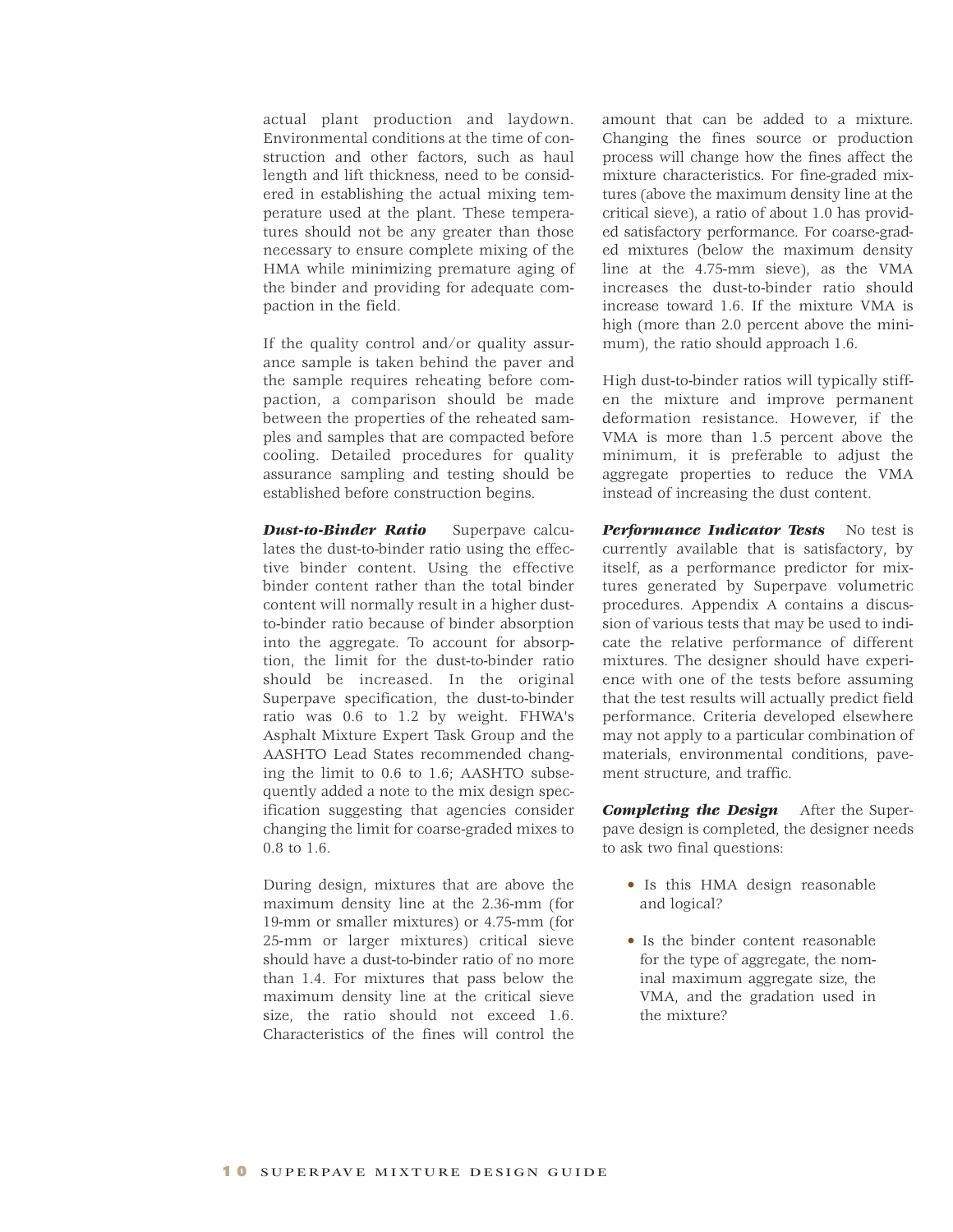If the answer to either question is "No," the design should be re-evaluated and/or redone. Once the answers to both questions are "Yes" and mixing plant operation has begun, the mixture volumetrics of the plantproduced mixture *must* be checked and those volumetrics must meet the minimums required in the design. In addition, performance tests should be repeated on the plantproduced mixture if these tests were performed during the original design phase. During plant verification, enough mixture should be produced to ensure that the plant is operating uniformly. The designer should be prepared to make mixture adjustments to account for changes caused by plant production. If changes are made, the mixture should be re-verified. A key to good mixture performance is to verify the HMA plant-produced mixture properties.

## **DESIGN CHECK LIST** Use a performance-graded (PG) binder and an N-design value appropriate for the weather, traffic level, and traffic speed for the project under consideration. Heavy, slow traffic will require a stiffer PG binder than may have been used in the past. Check that a complete mix design has been done in accordance with specifications and that it meets all of the aggregate consensus property requirements and specified volumetric criteria. Check that the submitted design contains a reasonable binder content for the materials used and the design level specified. Generally, more dust (material passing the 0.075-mm sieve) is needed for coarse-graded mixtures. The character of the dust will control how much can be added to the mixture. Laboratory samples should contain the expected plant-produced amount of material finer than 0.075 mm. In coarse-graded mixtures, if the VMA is more than 1.5 percent above the specified minimum, check for binder draindown. Excessive draindown is an indication that the binder content is too high for the binder grade, aggregate type, and/or gradation being used. Evaluate the mixture with a performance indicator test that has worked satisfactorily based on local experience (until a universally acceptable test is included in Superpave). Does the mixture perform as expected? Verify the properties of the plant-produced mixture to check volumetric properties. Repeat the performance test on the plantproduced mixture if the test was run during the mixture design. ➊ ❷ ❸ ❹ ➎ ❻ ❼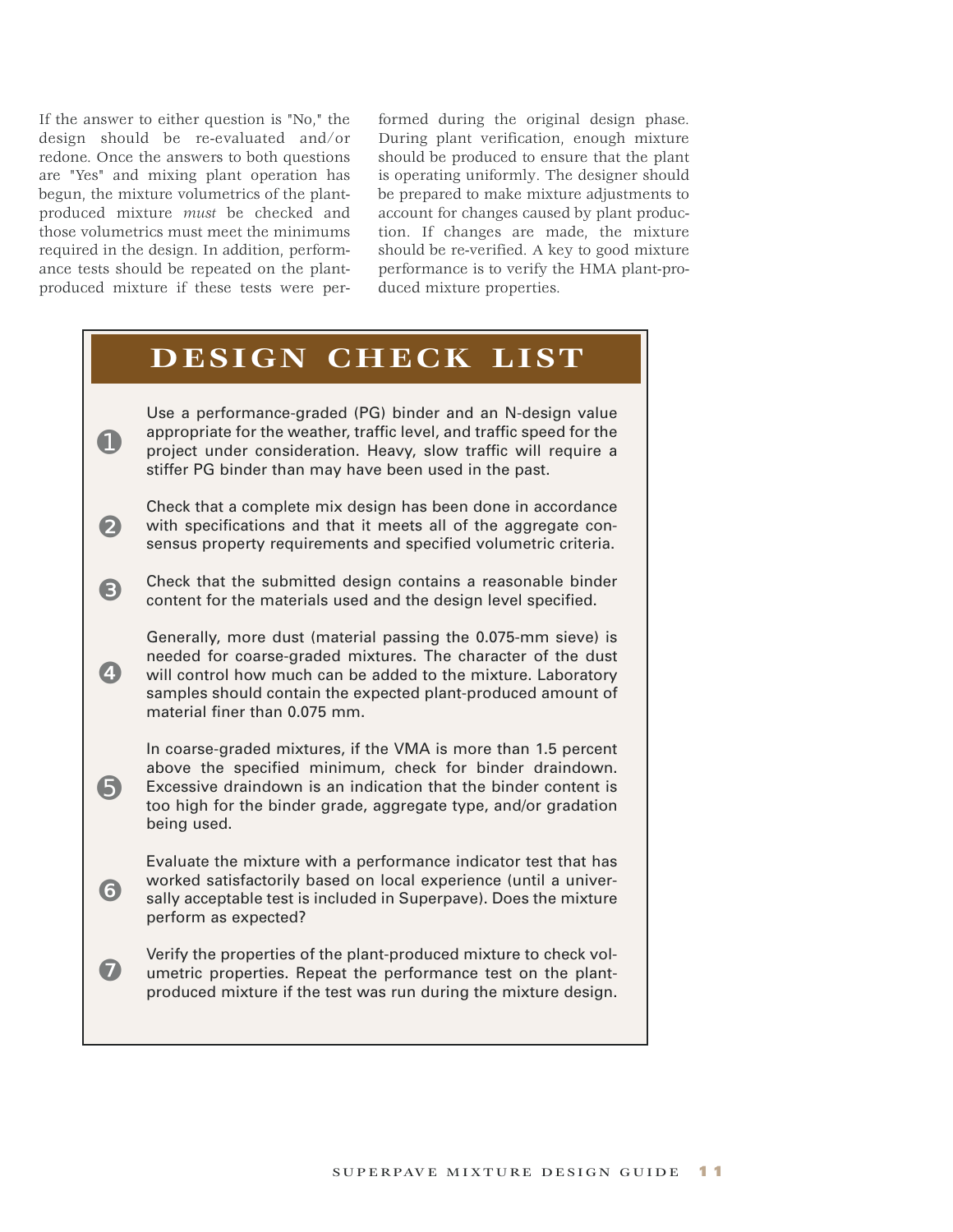$0.11$ **PERFORMANCE TESTS**

### **Introduction**

Many different types of performance tests are currently available for assessing a mixture's ability to resist permanent deformation (commonly referred to as "rutting"). These tests, which include Marshall flow/stability, Hveem stability, the gyratory testing machine, wheel-track testers, the Superpave Shear Test device, and triaxial testers, generally attempt to quantify mixture strength and/or stiffness. The individual tests have shown varying levels of success in capturing a mixture's ability to resist rutting. Therefore, the designer must know the limitations of each test and how to incorporate test results into mixture design selection. This appendix describes each test and examines how suitable each is for assisting engineers in designing rut-resistant mixtures. At the same time, mixture designers are reminded that a mixture that is resistant to rutting will not necessarily resist thermal or fatigue cracking, moisture damage, or durability problems such as raveling.

#### **Marshall**

The Marshall mixture design process seeks to optimize a mixture's performance with regard to fatigue cracking, rutting, and durability by determining the optimum binder content for the gradation selected. Once the optimum binder content is selected, the mixture must meet minimum stability values and maximum flow values. A number of European countries have modified the specification criteria to use a stability quotient (stability/flow) criterion in lieu of the minimum stability and maximum flow values.

Many mixtures have stability values that are two or three times the minimum, but also exceed the maximum flow value. The European approach appears more logical because it normalizes the stability/flow values. Marshall flow does provide an indication when a mixture is over-asphalted—high flow values indicate excess binder content.

The Marshall test conditions may significantly affect the test's value in predicting rutting performance. First among these is the ratio of the test specimen's size to the nominal maximum aggregate size. A 100 mm- (4-in.-) diameter specimen that includes a large nominal maximum aggregate size (37.5 mm) or a more open-graded mixture (one containing little intermediatesize material) does not provide good-quality test data. The effects of the specimen edges are amplified and the assumption that the Marshall breaking head is applying a uniform load across the specimen is no longer valid. The effective load on the specimen (load divided by the contact area) is higher for larger nominal maximum aggregate size mixtures. Another shortcoming of the procedure is the 60°C (140°F) temperature at which the Marshall test is conducted. The mixture may encounter temperatures 5 to 10°C (9 to 18°F) higher in place in some parts of the country.

## **Hveem**

The Hveem Stabilometer is a mixture design tool used primarily in the western United States. The concept behind the Hveem Stabilometer is an empirical measurement of the internal friction within a mixture,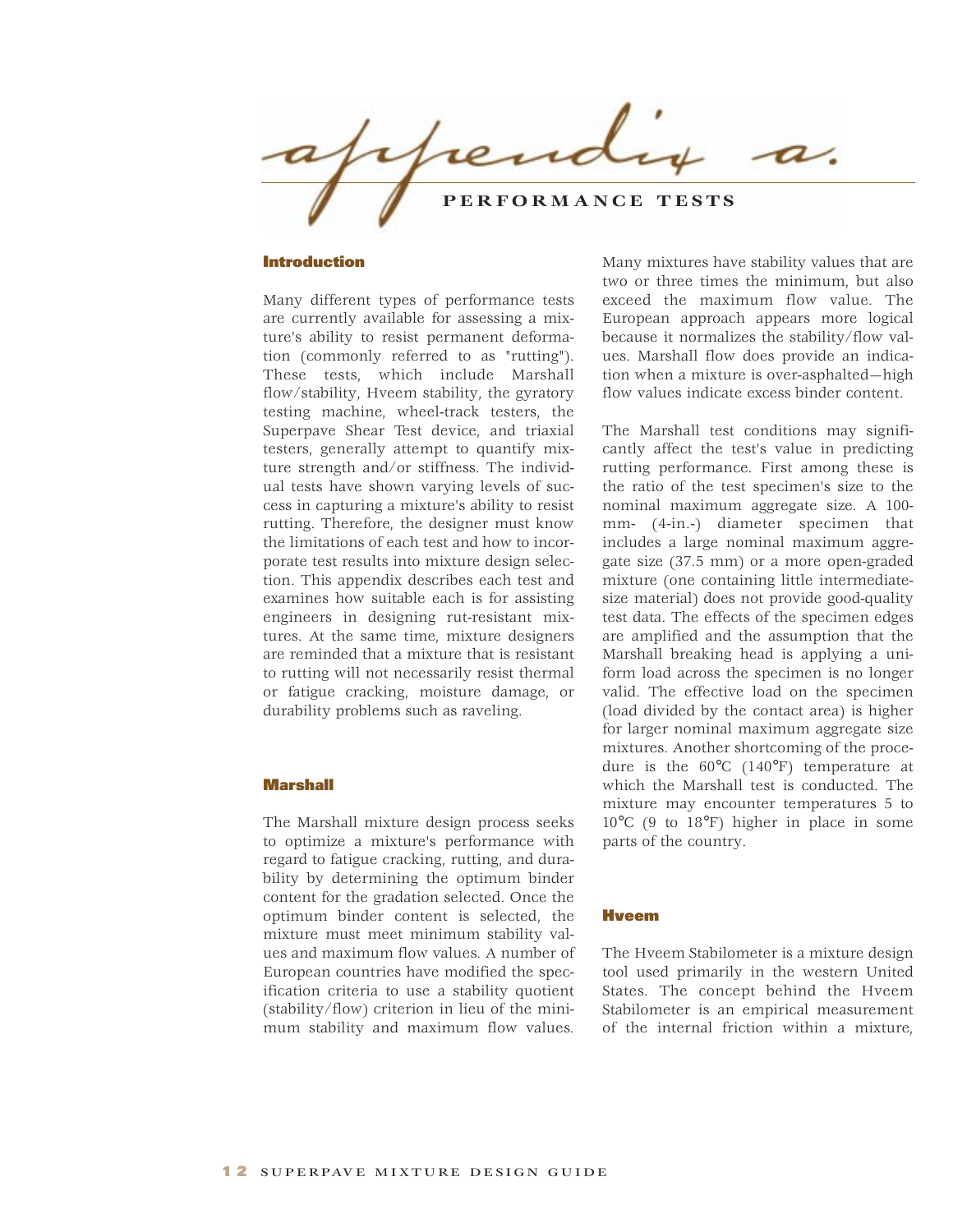resulting from application of a vertical axial load. Like the Marshall Method, Hveem testing is conducted on 100-mm- (4-in.-) diameter specimens at 60°C (140°F). As noted above, this temperature does not always represent the highest temperature a mixture will experience in the field. Furthermore, stabilometer values are measurements of internal friction, which is more a reflection of the properties of the aggregate than of the binder. As with Marshall flow values, Hveem stability does provide an indication when a mixture is over-asphalted—low stability values indicate excess binder content.

## **Gyratory Testing Machine**

The gyratory testing machine (GTM), developed by the U.S. Army Corps of Engineers, measures the increase in the angle of gyration during compaction. The gyratory shear index, a measure of a mixture's stability, is the initial angle of gyration divided by the maximum angle. Shear indices above 1.1 usually indicate poor mixture stability, while values nearer to 1.0 are more stable.

## **Wheel-Track Testers**

Currently, three wheel-track testers are available commercially—the French LCPC [Laboratoire Central des Ponts et Chaussées] Rutting Tester, the Georgia Loaded-Wheel Tester (marketed as the Asphalt Pavement Analyzer), and the Hamburg Wheel-Tracking Device. Conceptually, the three devices are the same (a rolling load is applied to laboratory-scale specimens), but they differ signif-

icantly in design, load configuration, and test conditions. To complicate the comparison, each device has a different recommended pass/fail criterion for mixtures. The machine design for each of the devices significantly affects how well its results can be correlated with field performance.<sup>[11]</sup>

The French LCPC Rutting Tester uses a 90 mm-wide pneumatic tire to test specimens that are 180-mm wide. This specimen width and the closeness of the confining rigid specimen holder to the location of repeated loading distorts the development of the mixture's shear plane, especially for mixtures containing larger aggregate. As a result, poor mixtures tend to perform better than expected in the French device, and discriminating between good- and poor-performing mixtures becomes difficult. The device should not be used to test mixtures that have aggregate larger than 20-mm.

The Georgia Loaded-Wheel Tester (GLWT) runs a concave steel wheel over a pressurized 29-mm-wide hose to apply loads on specimens. Testing can be conducted on dry specimens or underwater. For mixtures containing a larger size of aggregate, aggregate bridging becomes a problem. The applied footprint from the pressurized hose is much narrower than the footprint of a vehicle tire that the mixture will be subjected to under field conditions. As a result, the GLWT test criteria may allow for some poor mixtures to be placed.

The Hamburg Wheel-Tracking Device (HWTD) applies a sinusoidal load on specimens using a steel wheel underwater at an elevated temperature. The HWTD measures a mixture's ability to resist rutting and strip-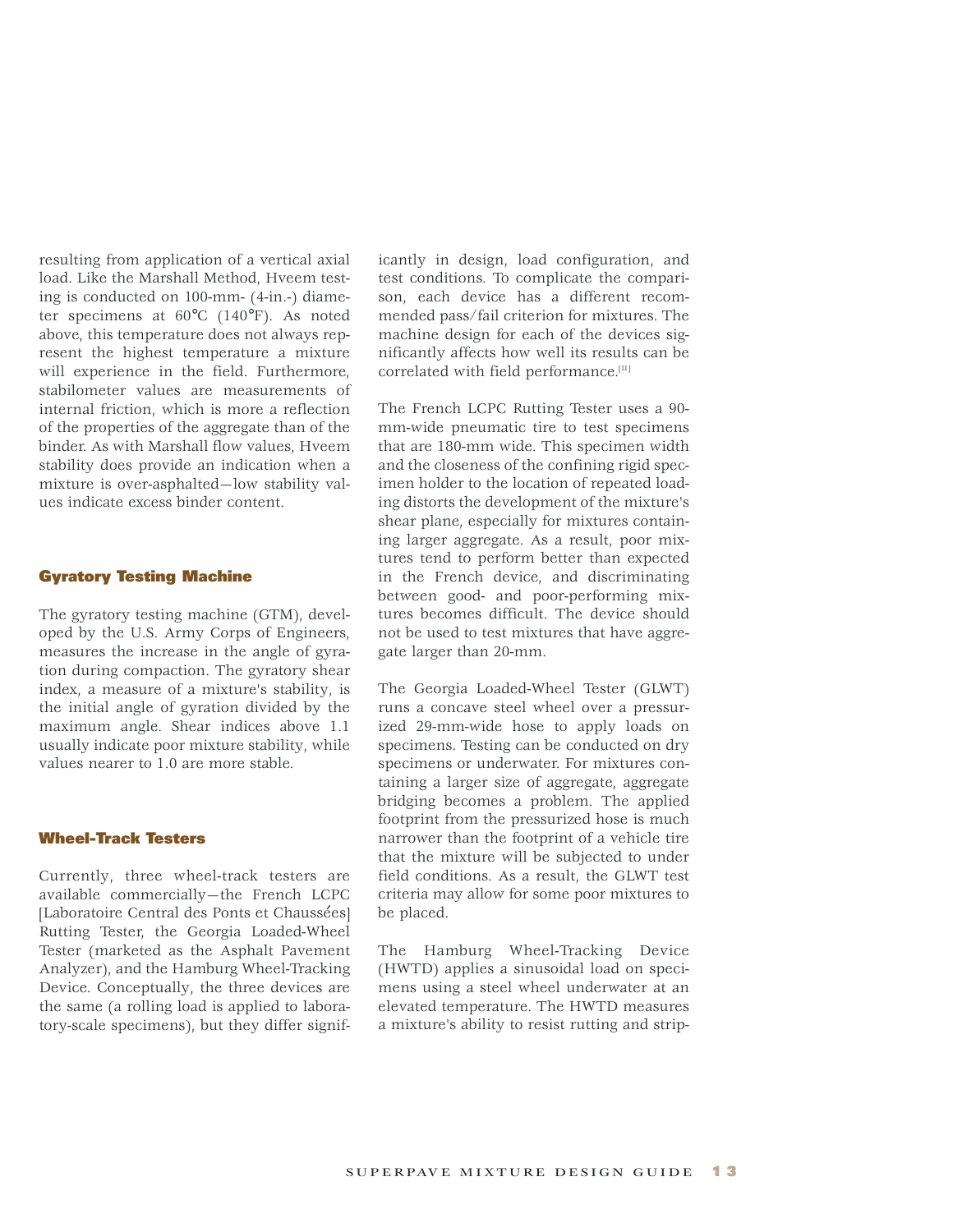ping. The probability that these same test conditions will coincide in the field is unlikely. The use of a steel wheel further increases the severity of the test. Because a steel wheel does not deform under the test conditions like a pneumatic tire, the effective load per unit area is much higher than that occurring during actual field loading. A mixture that survives the HWTD test should be rutresistant in the field; however, mixtures that do not survive the test may also perform well in the field. Use of this device in mixture pass/fail situations can result in the rejection of acceptable mixtures.

FHWA's Asphalt Mixture Expert Task Group recommends the following cautionary note for wheel-track testers:

> *Rut testers, properly calibrated, have been utilized by some agencies as effective proof testers. However, they should not be used to predict actual pavement performance because of differences in in-service temperature and loading conditions. The devices use empirical evaluation of some measured response to a loaded wheel as an indicator of performance. Local criteria from one region are not applicable in another. As such, each potential user needs to develop his/her own evaluation of wheel test results using local conditions.*

## **Superpave Shear Tester**

The Superpave Shear Tester (SST) can be operated in any of six different modes: volumetric, uniaxial strain, repeated shear at constant stress ratio, repeated shear at constant height, simple shear at constant height,

and frequency sweep at constant height. All but the repeated shear at constant height test were included in the original Superpave performance testing program. The report, *Background of SUPERPAVE Asphalt Mixture Design and Analysis*, [4] describes the test modes in detail. Problems have been encountered in interpreting data from the repeated shear at constant stress ratio test, the simple shear at constant height test, and the frequency sweep at constant height tests. [12-14] As a result of these problems, no attempt was made to link the predicted performance from the laboratory tests to the field performance.

Romero and Mogawer presented additional SST results and compared the results of repeated shear at constant height tests with those from full-scale accelerated tests. [15] They stated that the repeated shear at constant height test mode is able to rank mixtures with different binders, but with high variability in mixture stiffness. This variability often makes it impossible to place each mixture into statistically different groups. SST results have shown significant variability between laboratories for the simple shear at constant height test mode. Until this variability can be reduced, it will not be possible to adopt universally acceptable criteria. In summary, the SST is still being studied to determine the usefulness of the results from each of its six test modes; work with the device has not reached a point where its results can be used in any standard mode to predict rutting performance.

### **Creep Tests**

Triaxial testing equipment has been used for many years in soil mechanics and on asphalt materials. The creep test and, to a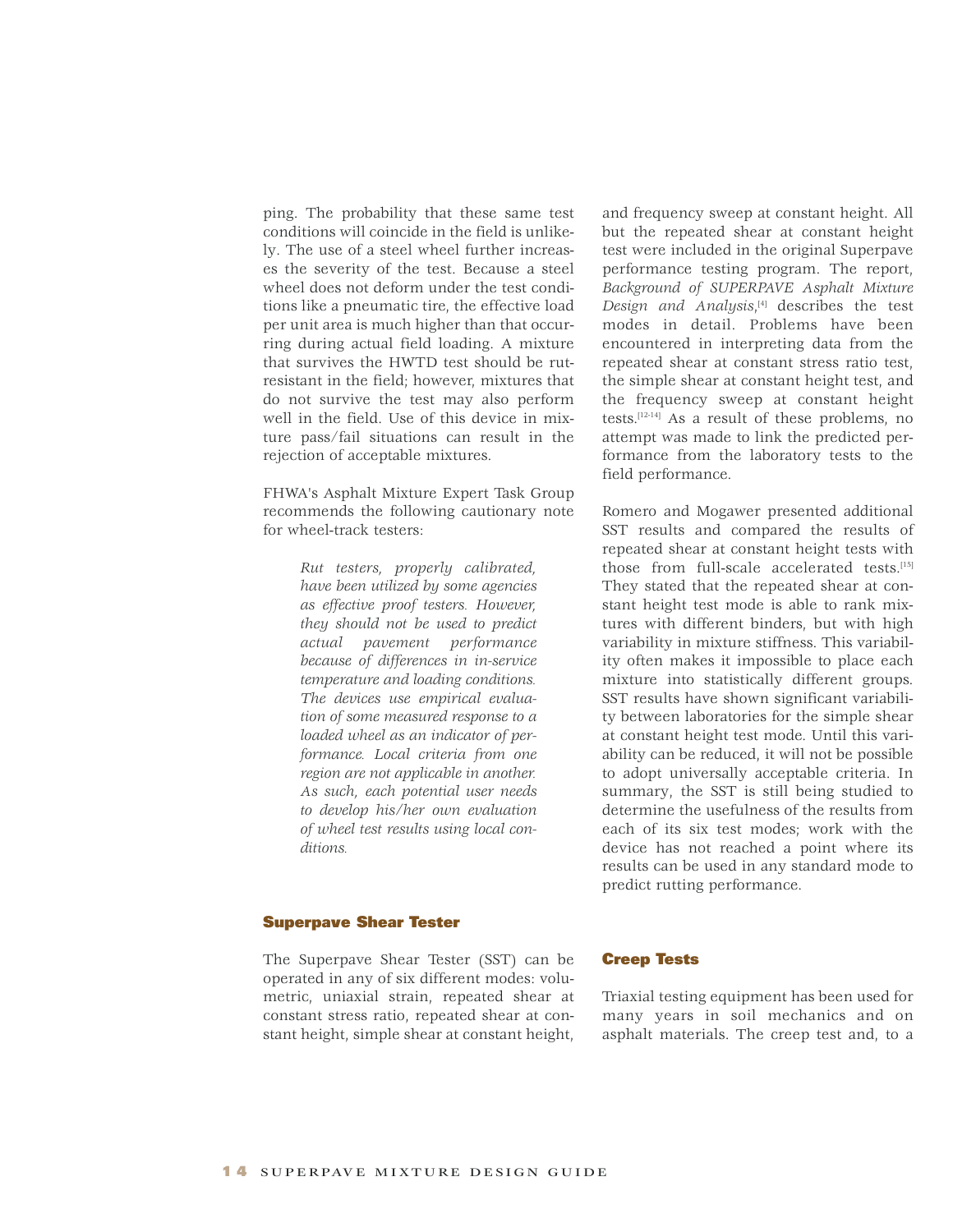lesser extent, the creep-creep recovery (CCR) test have been used for HMA under various triaxial stress states. The creep and CCR tests are used to estimate rutting potential. Most commonly, a uniaxial static test is used in either a confined or an unconfined mode. The unconfined test does not simulate field conditions. The applied pressure cannot exceed 207 kPa (30 psi) without specimens failing, and the test temperature is kept at 40°C (104°F) in the unconfined test, well below actual field loading conditions that often reach 830 kPa (120 psi) and  $60^{\circ}$ C (140 $^{\circ}$ F). The confined creep test can be run at higher pressures and temperatures, with a confining pressure of 138 kPa (20 psi). Research has shown that confined creep testing has a higher correlation to permanent deformation than unconfined testing. $[16]$  A viscoelastic layered pavement performance system that uses creep and CCR testing to estimate the permanent deformation in asphalt mixtures subjected to repeated haversine loading of in-service loading frequencies already exists.[17] However, this CCR testing does not exist as input directly into constitutive models for asphalt pavements. Research is underway to examine the ability of this equipment to measure "fundamental" material properties and to include these measurements in constitutive modeling. Currently, the equipment and procedures to help engineers make rational mixture design decisions are not available in the context of measuring engineering properties as input to constitutive models.

One test that is being recommended for performance evaluation of HMA by the researchers on NCHRP Project 9-19 is the Static Creep/Flow-Time test. In this test, a cylindrical sample of bituminous paving mixture is subjected to a static axial load. The test can be performed without confine-

ment or with a confining pressure applied to better simulate in situ stress conditions. The flow time is defined as the time after initial load application when shear deformation, under constant volume, starts. The applied stress and the resulting permanent and/or axial strain response of the specimen are measured and used to calculate the flow time. Using this test, the selection of the design binder content and aggregate structure can be fundamentally enhanced by the evaluation of the mix's resistance to shear flow (flow time). This fundamental engineering property can be used as a performance criteria indicator for permanent deformation resistance of the asphalt concrete mixture, or can simply be used to compare the shear resistance properties of various bituminous paving mixtures.

## **Conclusions**

Currently, no single test is suitable as a national standard for predicting rutting. The development of such a procedure is urgently needed, but a satisfactory procedure may be years away. In the meantime, if an agency has extensive experience with a particular test over a range of materials typical of its

# **Currently, no single test is suitable as a national standard for predicting rutting.**

geographic area, it should consider using the test to predict rutting performance. Each of the devices outlined here has difficulty in predicting the true performance of an asphalt mixture and should be used with great caution.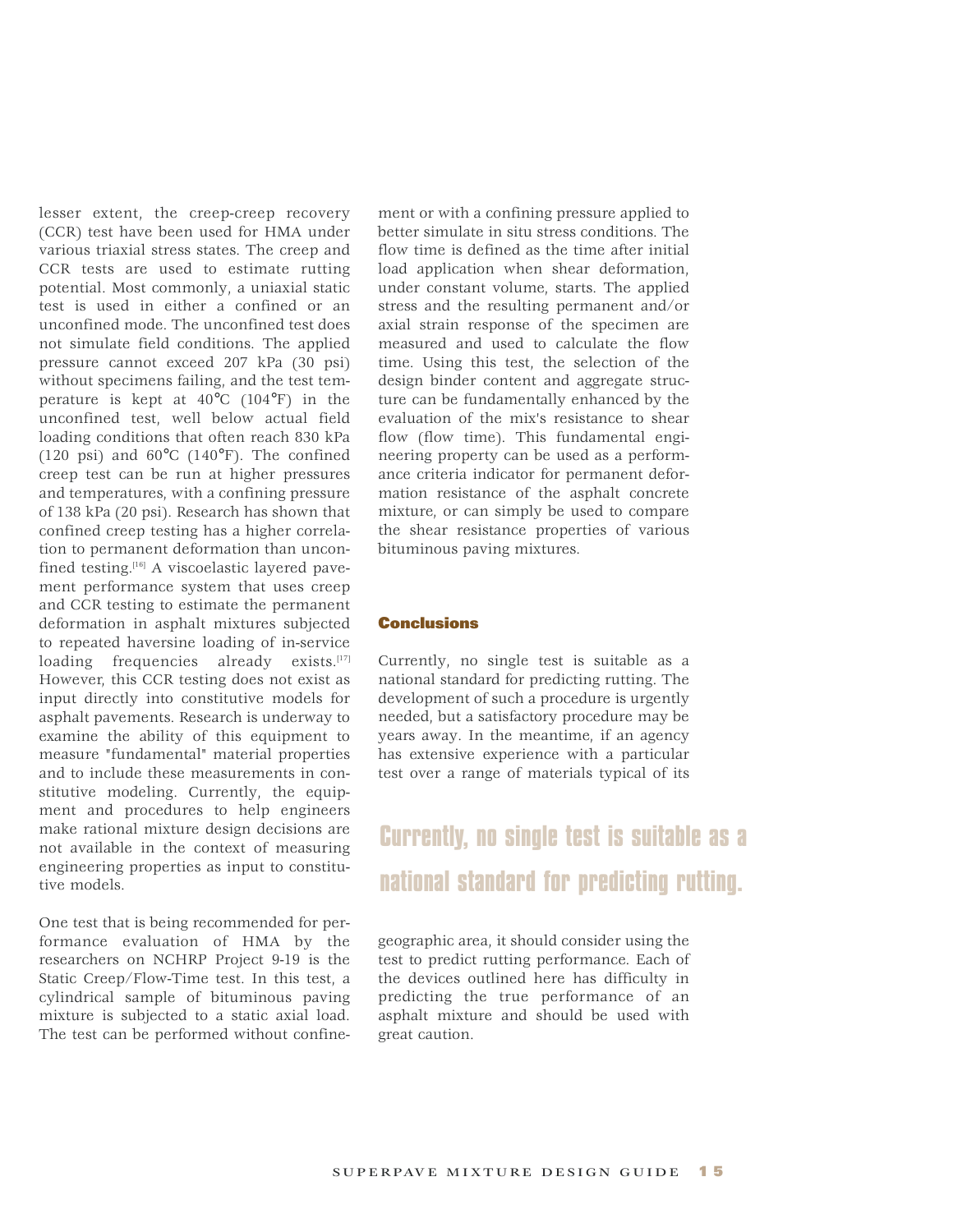

- **1.** *Superpave 1999-2000 National Implementation*, Report to the AASHTO Task Force on SHRP Implementation, May 2000.
- **2.** *Superpave Construction Guidelines*, Special Report 180, National Asphalt Pavement Association, Lanham, Maryland, 1997.
- **3.** McGennis, R.B.; Shuler, S.; and Bahia, H.U. *Background of SUPERPAVE Asphalt Binder Test Methods*, Report No. FHWA-SA-94-069, Federal Highway Administration, Washington, D.C., 1994.
- **4.** McGennis, R.B.; Anderson, R.M.; Kennedy, T.W.; and Solaimanian, M. *Background of SUPERPAVE Asphalt Mixture Design and Analysis*, Report No. FHWA-SA-95-003, Federal Highway Administration, Washington, D.C., 1995.
- **5.** *The SUPERPAVE Mix Design System Manual of Specifications, Test Methods, and Practices*, Report No. SHRP-A-379, National Research Council (Strategic Highway Research Program), Washington, D.C., 1994.
- **6.** *Superpave Performance-Graded Asphalt Binder Specification and Testing*, Superpave Series No. 1 (SP-1), The Asphalt Institute, Lexington, Kentucky, 1995.
- **7.** *Superpave Mix Design*, Superpave Series No. 2 (SP-2), The Asphalt Institute, Lexington, Kentucky, 1996.
- **8.** *AASHTO Provisional Standards*, Interim Edition, American Association of State Highway and Transportation Officials, Washington, D.C., May 1999.
- **9.** *Field Management of Hot Mix Asphalt*, Report No. IS-124, National Asphalt Pavement Association, Lanham, Maryland, 1997.
- **10.** WesTrack Forensic Team. *Performance of Coarse-Graded Mixes at WesTrack—Premature Rutting*, Report No. FHWA-RD-99-134, Federal Highway Administration, Washington, D.C., June 1998.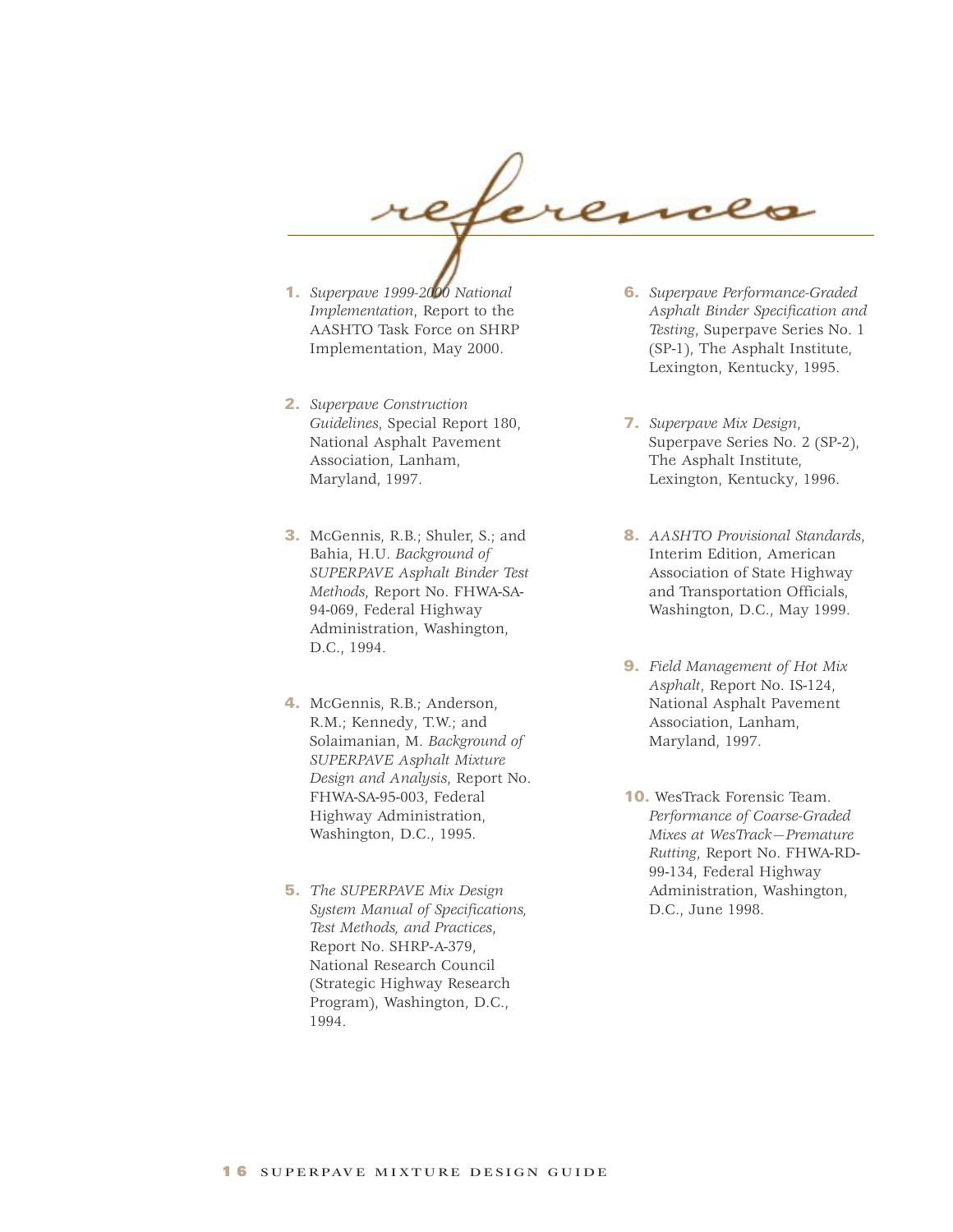- **11.** Williams, R.C., and Stuart, K.D. "Evaluation of Laboratory Accelerated Wheel Test Devices," *Proceedings*, The 9th Road Engineering Association of Asia and Australasia Conference, Wellington, New Zealand, May 1998.
- **12.** Hicks, R.G., and Finn, F.N. *Stage 1 Validation of the Relationship Between Asphalt Properties and Asphalt-Aggregate Mix Performance*, Report No. SHRP-A-398, National Research Council (Strategic Highway Research Program), Washington, D.C., 1994.
- **13.** Zhang, X. "Evaluating Superpave Performance Prediction Models Using a Controlled Laboratory Experiment," *Journal of the Association of Asphalt Paving Technologists*, Volume 66, 1997.
- **14.** Romero, P., and Mogawer, W.S. "Evaluation of the Superpave Shear Tester's Ability to Differentiate Between Mixtures With Different Aggregate Size," *Transportation Research Record 1630*, National Research Council, Washington, D.C., 1998, pp. 69-76.
- **15.** Romero, P., and Mogawer, W.S. "Evaluation of the Superpave Shear Tester Using 19-mm Mixtures From the Federal Highway Administration's Accelerated Load Facility," *Journal of the Association of Asphalt Paving Technologists*, Volume 67, 1998, pp. 573-601.
- **16.** Roberts, F.L.; Kandhal, P.S.; Brown, E.R.; Lee, D.Y.; and Kennedy, T.W. *Hot Mix Asphalt Materials, Mixture Design, and Construction*, National Asphalt Pavement Association Education Foundation, Lanham, Maryland, 1991.
- **17.** *VESYS 3am User's Manual*, Office of Research and Development, Federal Highway Administration, McLean, Virginia, 1996.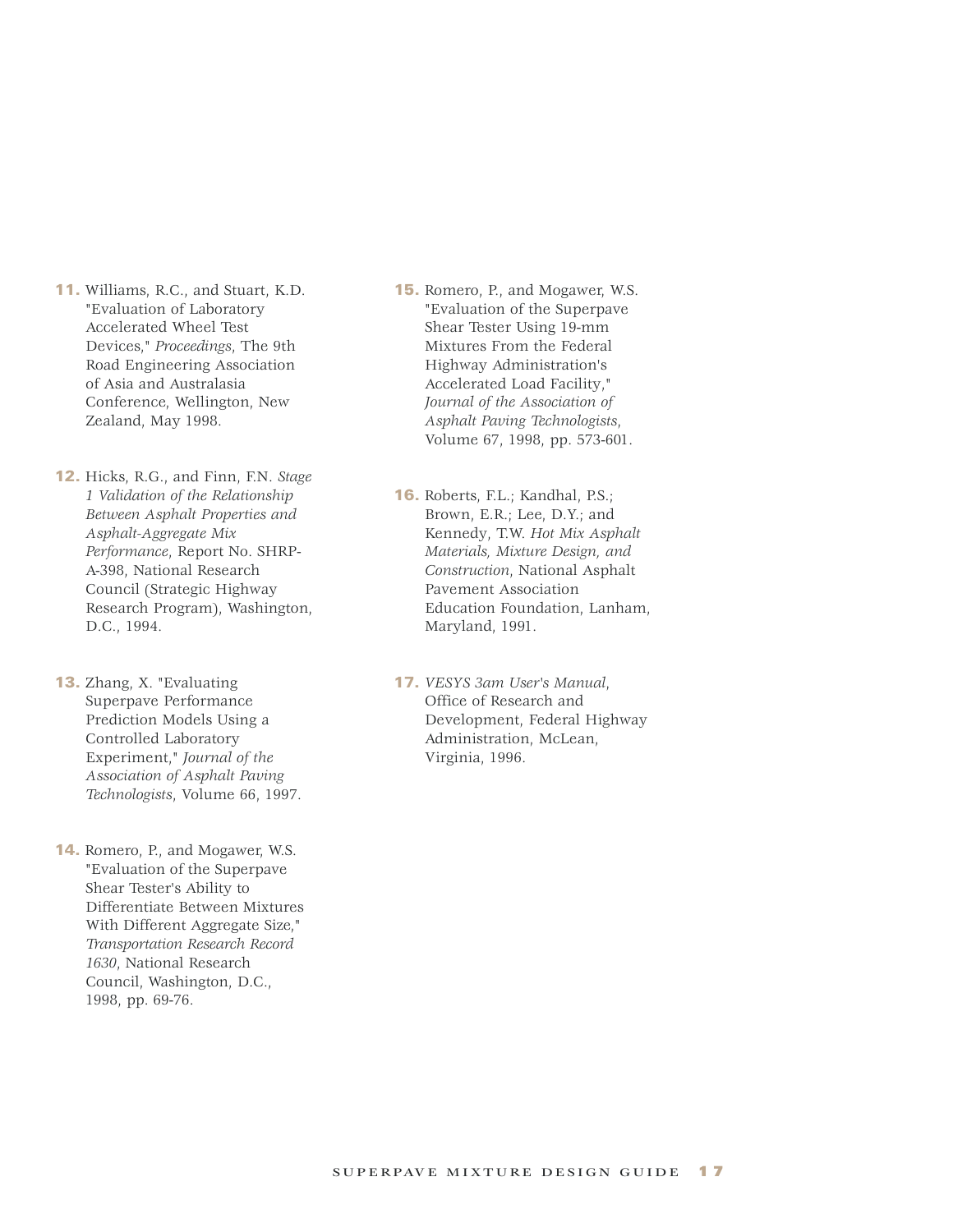#### **Team Members**

Ray Brown, *Director* National Center for Asphalt Technology 211 Ramsay Hall Auburn University, AL 36849 Tel.: (334) 844-6228 Fax: (334) 844-6248

Larry Michael, *Regional Engineer* Maryland Department of Transportation 528 East Main Street Hancock, MD 21750 Tel.: (301) 678-6134 Fax: (301) 678-5190

Erv Dukatz, V.P., *Materials & Research* Mathy Construction Company P.O. Box 563 915 Commercial Court Onalaska, WI 54650 Tel.: (608) 779-6392 Fax: (608) 781-4694

## **Liaison Members**

John D'Angelo, *Sr. Pavement Mtls. Engineer*  Office of Pavement Technology (HIPT-10) Federal Highway Administration Room 3118, Nassif Building Washington, D.C. 20590 Tel.: (202) 366-0121 Fax: (202) 366-7909 E-mail: john.d'angelo@fhwa.dot.gov

Gerald Huber Heritage Research Group 7901 W. Morris Street Indianapolis, IN 46231 Tel.: (317) 243-0811 Fax: (317) 486-5095

Ron Sines, Director, *QC/QA Operations* P.J. Keating Co. P.O. Box 367 Fitchburg, MA 01420 Tel.: (978) 582-5200 Fax: (978) 582-7130

Jim Scherocman, *Consulting Engineer* 11205 Brookbridge Drive Cincinnati, OH 45249 Tel.: (513) 489-3338 Fax: (513) 489-3349

Chris Williams (formerly *Research Highway Engineer*, Federal Highway Administration), *Asst. Prof., Dept. of Civil & Env. Eng.* Michigan Technological University 870 Dow Env. Sci. & Eng. Building Houghton, MI 49931 Tel.: (906) 487-1630 Fax: (906) 487-2943

#### **Editor**

Terry Mitchell, *Research Mtls. Engineer* Office of Infrastructure Res. & Dev. (HRDI-11) Federal Highway Administration 6300 Georgetown Pike McLean, VA 22101 Tel.: (202) 493-3147 Fax: (202) 493-3161 E-mail: terry.mitchell@fhwa.dot.gov